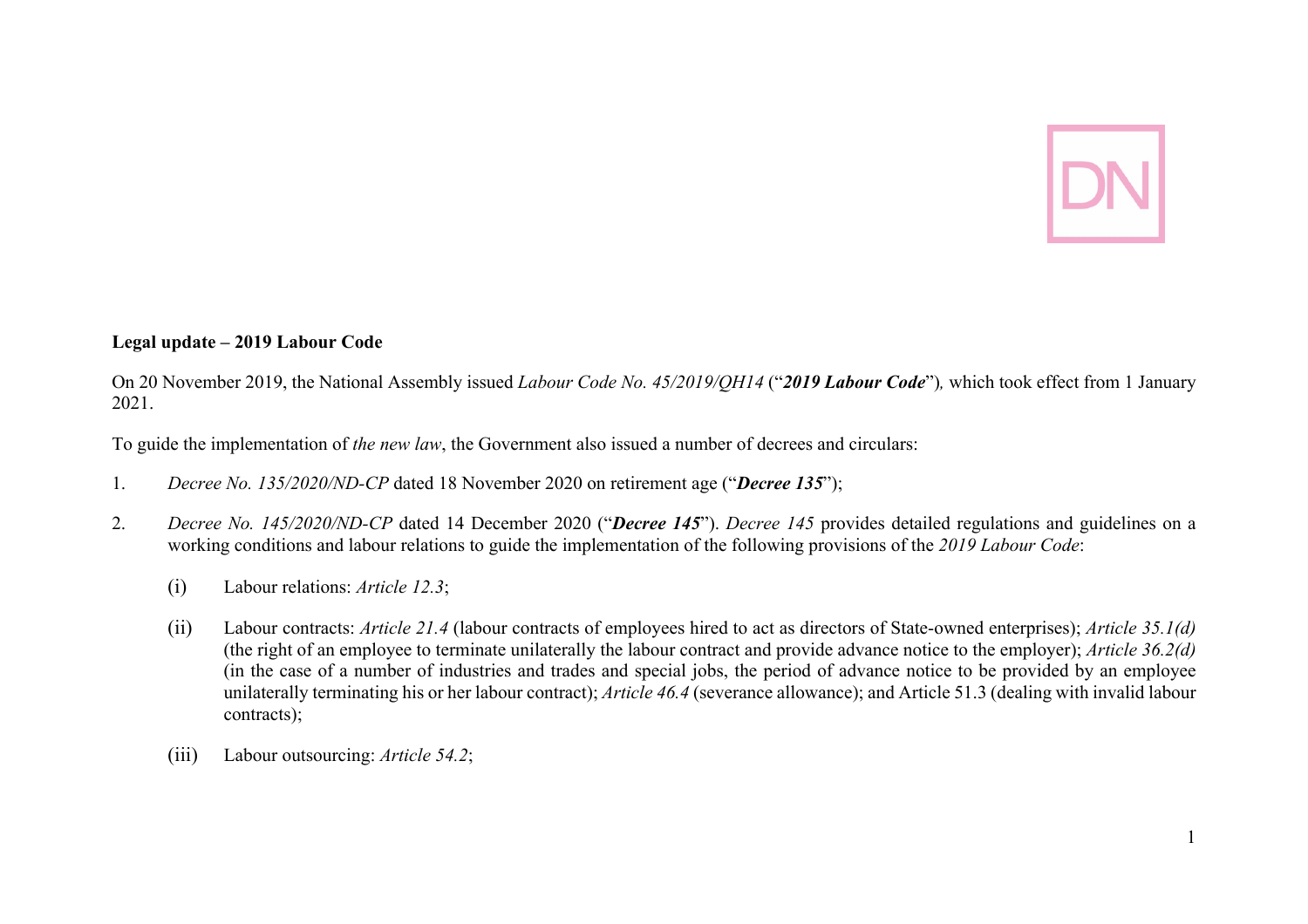- (iv) Arranging discussions at the workplace and implementation of democratic regulations at the grassroots level at the workplace: in *Article 63.4*;
- (v) Wages: *Article 92.3* (the functions of the National Wage Council); *Article 96.3* (method of payment of wages); and *Article 98.4* (wages for working overtime and for night work);
- (vi) Working hours and rest periods: *Article 107.5* (additional working hours or overtime); *Article.7* (annual leave); and *Article 116* (working hours and rest breaks for workers on jobs of a special nature);
- (vii) Labour discipline and liability for material loss: *Article 118.5* (internal labour rules); *Article 122.6* (the sequence and procedures for dealing with breaches of labour discipline); *Article 130.2* (the sequence, procedures and limitation period for dealing with cases in which compensation for loss and damage is payable by an employee); and *Article 131* (complaints about labour discipline or about liability for loss and damage);
- (viii) Female employees and gender equality: *Article 135.6*;
- (ix) Domestic helpers: *Article 161.2*;
- (x) Resolution of labour disputes: *Article 184.2* (appointment of labour conciliators), *Article 185.6* (labour arbitration councils and labour arbitration tribunals); *Article 209.2* (places employing workers at which strikes are prohibited); and *Article 210.2* (staying or suspending strikes and resolving the interests of employees).
- 3. *Decree No. 152/2020/ND-CP* dated 30 December 2020 on foreign workers working in Vietnam and recruitment and management of Vietnamese workers working for foreign employers in Vietnam *("Decree 152").*
- 4. *Circular 10/2020/TT-BLDTBXH* dated 12 November 2020 on elaborating and guiding certain articles of the Labour Code concerning employment contracts ("*Circular 10*").

We highlight salient points of the *new 2019 Labour Code* below in the order as they appear in the legislation: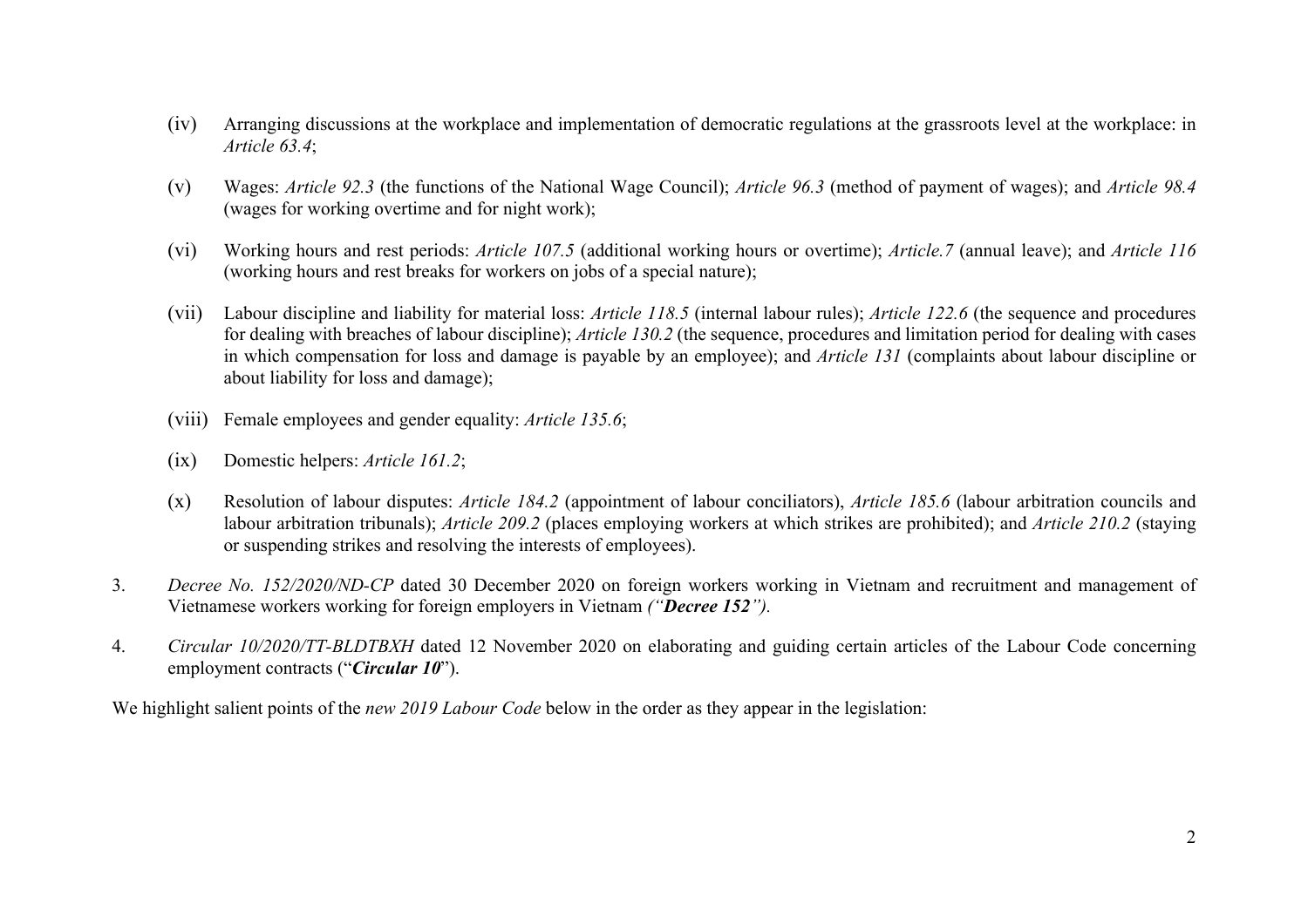| No. | <b>Issue</b>                                         | 2012 Labour Code                                                                                                                                                                                                                         | 2019 Labour Code                                                                                                                                                                                                                                                                                                                                                                                                                                                                                                                                                     | <b>DN Legal Comments</b>                                                                                                                                                                                                                                                                                                                                                                                           |
|-----|------------------------------------------------------|------------------------------------------------------------------------------------------------------------------------------------------------------------------------------------------------------------------------------------------|----------------------------------------------------------------------------------------------------------------------------------------------------------------------------------------------------------------------------------------------------------------------------------------------------------------------------------------------------------------------------------------------------------------------------------------------------------------------------------------------------------------------------------------------------------------------|--------------------------------------------------------------------------------------------------------------------------------------------------------------------------------------------------------------------------------------------------------------------------------------------------------------------------------------------------------------------------------------------------------------------|
| 1.  | <b>Definition of</b><br>employee                     | Employee means a person at least<br>fifteen $(15)$ years of age, with the<br>ability to work, who works<br>pursuant to a labour contract,<br>who is paid wages and who is<br>subject to management by the<br>employer.<br>(Ariticle 3.1) | Employee means a person working<br>for an employer pursuant to an<br>agreement, who is paid wages and<br>who is subject to management and<br>supervision by the employer.<br>(Ariticle 3.1)                                                                                                                                                                                                                                                                                                                                                                          | The requirement that only those<br>with labour contracts can be<br>deemed as employees is removed<br>The definition of an employee has<br>been broadened to include an<br>employee working under an agreement<br>(not neccesarily called a labour<br>contract) pursuant to which the<br>employee is paid wages and is<br>supervised. The agreement does not<br>necessarily have to be called a labour<br>contract. |
| 2.  | <b>Definition of</b><br>employment<br>discrimination | N/A                                                                                                                                                                                                                                      | Employment discrimination is<br>defined as discrimination, exclusion<br>or preference based on race, colour,<br>national origin or social origin,<br>ethnicity, sex, age, maternity status,<br>marital status, religion, belief,<br>political belief, disability, family<br>responsibility or on the basis of HIV<br>infection status or because of the<br>establishment, accession or activities<br>in a trade union or employees'<br>organization at the enterprise<br>adversely affecting equality<br>regarding employment opportunity<br>or trade or profession. | For the first time, employees are<br>protected against most forms of<br>discrimination.<br>Employers should consider issuing<br>internal policies and put training in<br>place.                                                                                                                                                                                                                                    |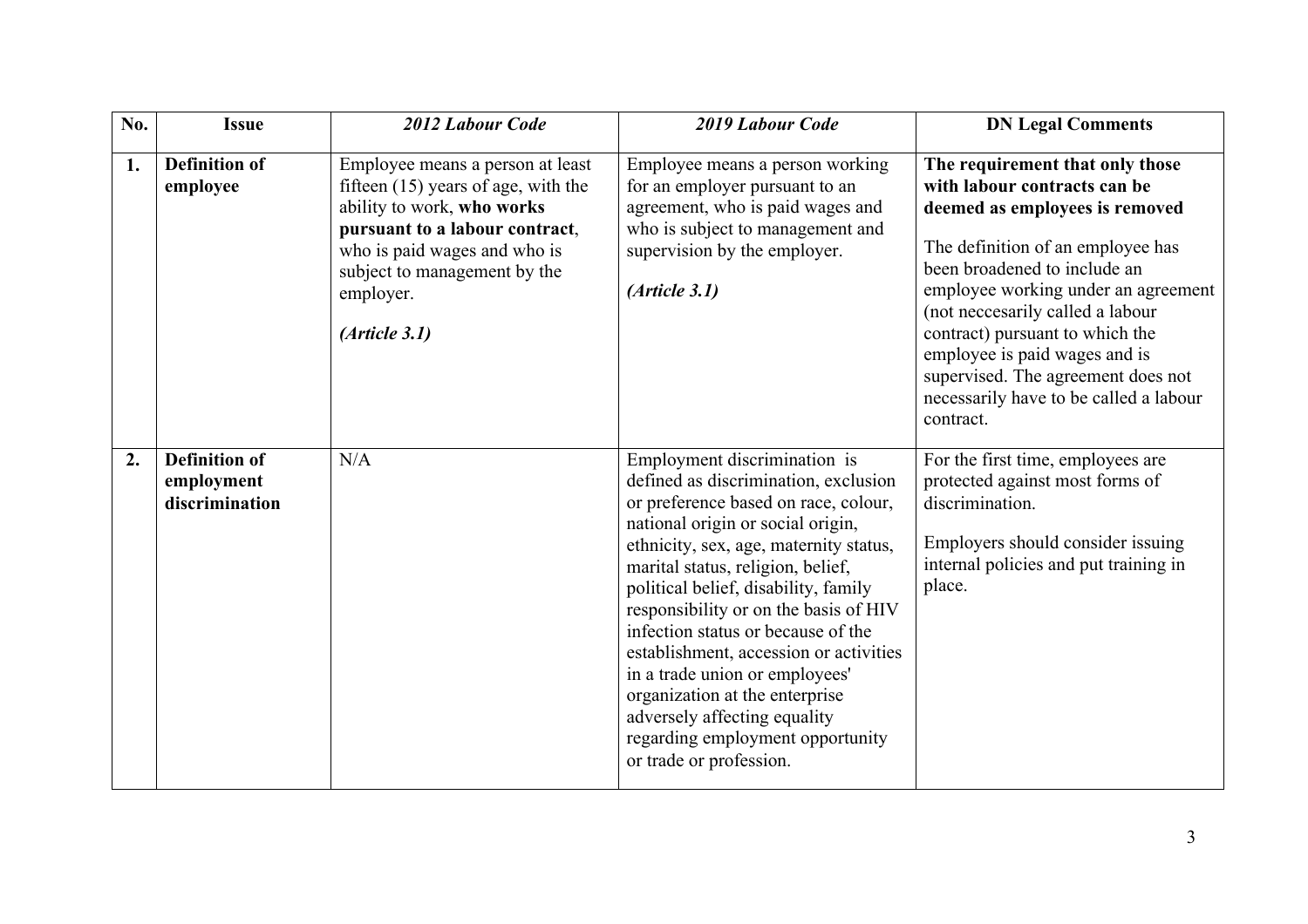| No.                | <b>Issue</b>                              | 2012 Labour Code                                                                                                                                                                                                                                                                                                                                                                                                                                                                                                                                                                           | 2019 Labour Code                                                                                                                                                                                                                                                                         | <b>DN Legal Comments</b>                                                                                           |
|--------------------|-------------------------------------------|--------------------------------------------------------------------------------------------------------------------------------------------------------------------------------------------------------------------------------------------------------------------------------------------------------------------------------------------------------------------------------------------------------------------------------------------------------------------------------------------------------------------------------------------------------------------------------------------|------------------------------------------------------------------------------------------------------------------------------------------------------------------------------------------------------------------------------------------------------------------------------------------|--------------------------------------------------------------------------------------------------------------------|
|                    |                                           |                                                                                                                                                                                                                                                                                                                                                                                                                                                                                                                                                                                            | (Ariticle 3.8)                                                                                                                                                                                                                                                                           |                                                                                                                    |
| 3.                 | <b>Definition of sexual</b><br>harassment | N/A                                                                                                                                                                                                                                                                                                                                                                                                                                                                                                                                                                                        | Sexual harassment in the workplace<br>means any act of a sexual nature by<br>any person to another person in the<br>workplace without the latter's wish or<br>consent.<br>(Ariticle 3.9)                                                                                                 | The new law protects employees<br>against sexual harassment. This did<br>not exist under the old law.              |
| $\boldsymbol{4}$ . | The rights of<br>employees                | An employee has the following<br>rights:<br>to work, freely choose a job or<br>$\bullet$<br>occupation, to participate in<br>vocational training and to<br>improve occupational skills and<br>suffer no discrimination;<br>to receive a salaries<br>$\bullet$<br>commensurate with his/her<br>occupational knowledge and<br>skills on the basis of an<br>agreement reached with the<br>employer; to receive labour<br>protection and work in assured<br>conditions of labour safety and<br>labour hygiene; to take leaves<br>according to the prescribed<br>regime, paid annual leaves and | Three (03) additional rights:<br>to not be subjected to forced<br>labour or sexual harassment at<br>the workplace;<br>to refuse to work if he/she finds<br>that the work directly threatens<br>his/her life or health;<br>to exercise other rights<br>prescribed by laws.<br>(Article 5) | Employees are further protected<br>against forced labour, sexual<br>harassment or working in unsafe<br>conditions. |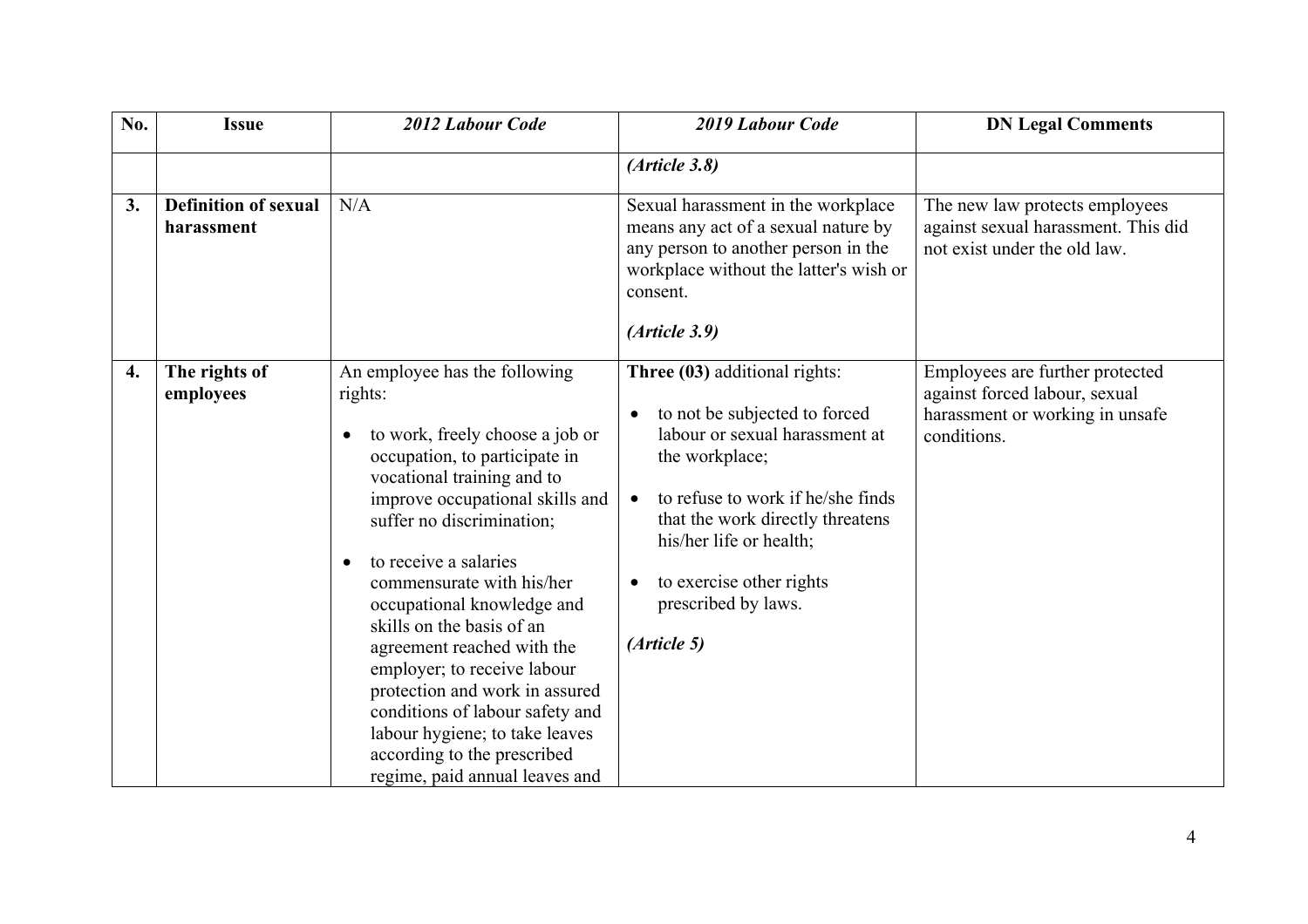| No. | <b>Issue</b>                                                             | 2012 Labour Code                                                                                                                                                                                                                                                                                                                                                                                                                                                                                                                                                                                                                                            | 2019 Labour Code                                                                                                   | <b>DN Legal Comments</b>                                                                                    |
|-----|--------------------------------------------------------------------------|-------------------------------------------------------------------------------------------------------------------------------------------------------------------------------------------------------------------------------------------------------------------------------------------------------------------------------------------------------------------------------------------------------------------------------------------------------------------------------------------------------------------------------------------------------------------------------------------------------------------------------------------------------------|--------------------------------------------------------------------------------------------------------------------|-------------------------------------------------------------------------------------------------------------|
|     |                                                                          | enjoy collective welfare<br>benefits;<br>to form and join and participate<br>$\bullet$<br>in activities of trade unions,<br>occupational associations and<br>other organizations in<br>accordance with law; to request<br>and participate in dialogues<br>with the employer, implement<br>democracy regulations and be<br>consulted at the workplace to<br>protect his/her rights and<br>legitimate interests; and to<br>participate in management<br>activities according to the<br>employer's regulations;<br>to unilaterally terminate the<br>$\bullet$<br>labour contract in accordance<br>with law;<br>to go on strike.<br>$\bullet$<br>(Ariticle 5.1) |                                                                                                                    |                                                                                                             |
| 5.  | <b>Responsibilities of</b><br>employer to<br>manage the use of<br>labour | N/A                                                                                                                                                                                                                                                                                                                                                                                                                                                                                                                                                                                                                                                         | Responsibilities of employer to<br>manage labour:<br>to prepare, update, manage and<br>implement labour management | The Government provided further<br>clarification on this article in Charter<br>II of Decree 145, including: |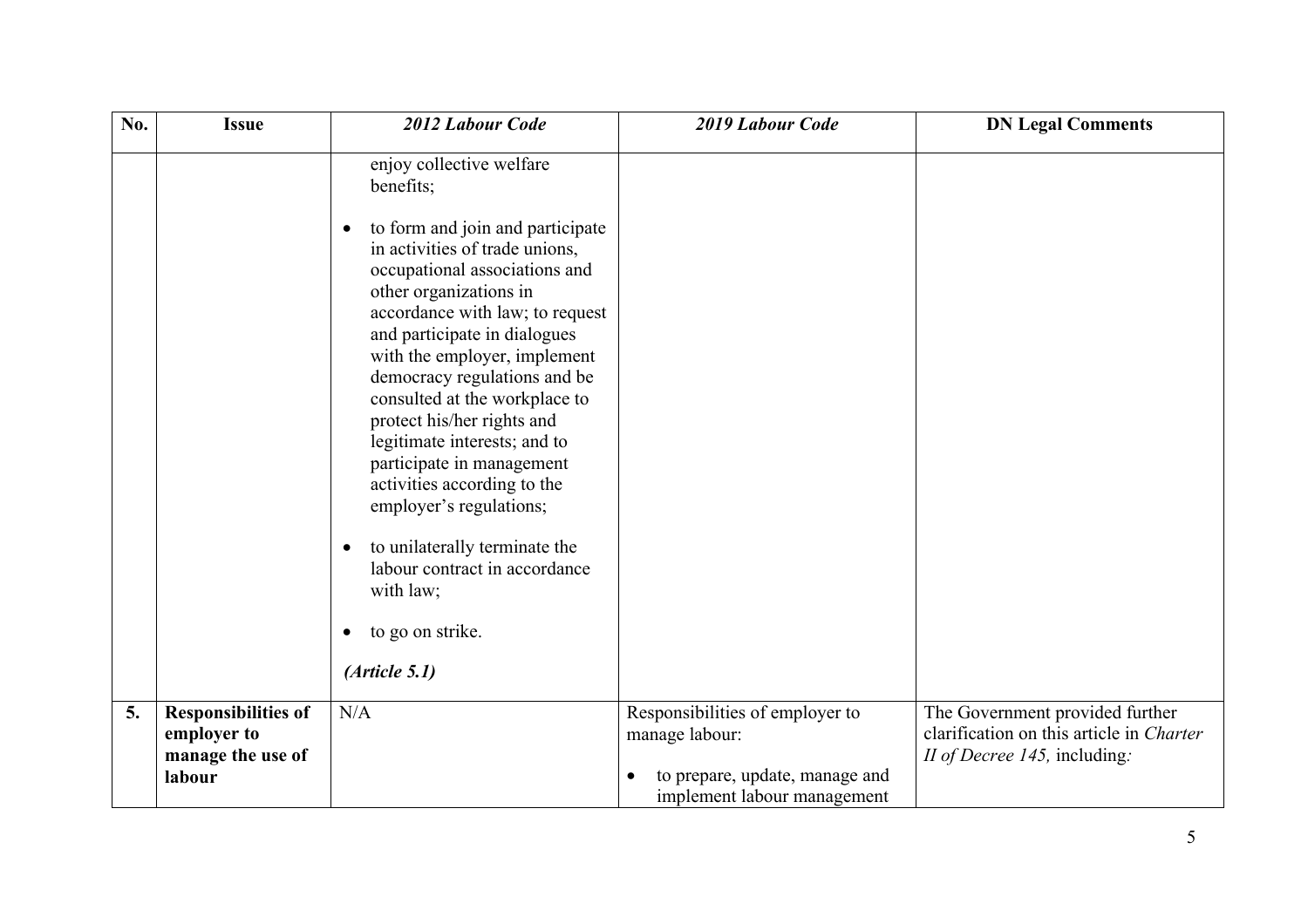| No. | <b>2012 Labour Code</b><br><b>Issue</b> | 2019 Labour Code                                                                                                                                                                                                                                                                                                                                                                                                                                                                                                            | <b>DN Legal Comments</b>                                                                                                                                                                                                                                                                                                                                                                                                                                                                                                                                                                                                                                                                                                                                                                                                                                                                    |
|-----|-----------------------------------------|-----------------------------------------------------------------------------------------------------------------------------------------------------------------------------------------------------------------------------------------------------------------------------------------------------------------------------------------------------------------------------------------------------------------------------------------------------------------------------------------------------------------------------|---------------------------------------------------------------------------------------------------------------------------------------------------------------------------------------------------------------------------------------------------------------------------------------------------------------------------------------------------------------------------------------------------------------------------------------------------------------------------------------------------------------------------------------------------------------------------------------------------------------------------------------------------------------------------------------------------------------------------------------------------------------------------------------------------------------------------------------------------------------------------------------------|
|     |                                         | register, either by the way of a<br>hard copy or electronic version<br>and to present same when the<br>competent State agency so<br>requests.<br>to submit a report on<br>employment status within thirty<br>$(30)$ days after the<br>commencement date of its<br>operation, and to periodically<br>report any labour changes during<br>the operational process to the<br>specialized agency for labour<br>under the provincial people's<br>committee and to notify same to<br>the social insurance agency.<br>(Article 12) | Labour management register<br>(Article 3 of Decree 145)<br>An employer must, within 30<br>days after commencing its<br>operation, prepare a register at<br>the location of its headquarters,<br>branch or representative office;<br>The labour management<br>register may be prepared in<br>written or electronic form and<br>must ensure basic information<br>about employees.<br>Reports on employment of workers<br>2.<br>(Article 4 of Decree 145): On a<br>semi-annual basis (prior to 5 June)<br>and annually (prior to 5<br>December), employers must report<br>the status of labour changes to the<br>Department of Labour via the<br>national public service portal<br>(Form 01/PL1 in Appendix 1<br>issued with <i>Decree 145</i> ) and also<br>report to the district social<br>insurance agency where the<br>employer has its headquarters,<br>branch or representative office. |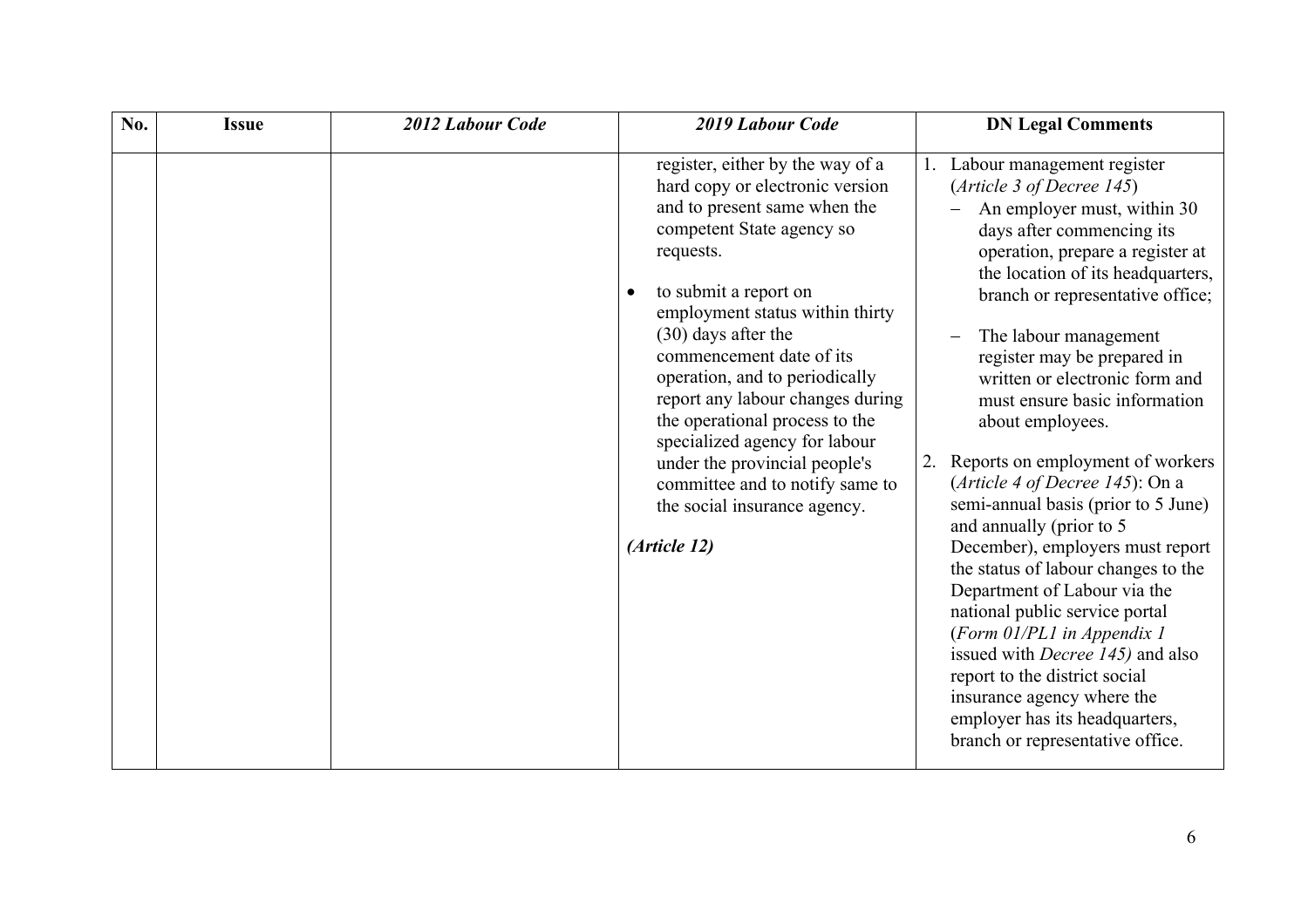| No. | <b>Issue</b>                                                                                             | 2012 Labour Code                                                                                                                                                                                                                                                                                          | 2019 Labour Code                                                                                                                                                                                                                                                           | <b>DN Legal Comments</b>                                                                                                                                                                                                                                                                                |
|-----|----------------------------------------------------------------------------------------------------------|-----------------------------------------------------------------------------------------------------------------------------------------------------------------------------------------------------------------------------------------------------------------------------------------------------------|----------------------------------------------------------------------------------------------------------------------------------------------------------------------------------------------------------------------------------------------------------------------------|---------------------------------------------------------------------------------------------------------------------------------------------------------------------------------------------------------------------------------------------------------------------------------------------------------|
| 6.  | <b>Labour contract</b>                                                                                   | N/A                                                                                                                                                                                                                                                                                                       | If an agreement with some other<br>name (not called a labour contract)<br>but with contents setting out the<br>scope of work, salary, and<br>management, executive operation<br>and supervision by one party, then<br>such agreement is a labour contract.<br>(Article 13) | Under the new law, any person<br>working under an agreement who<br>satisfies the following three factors: (i)<br>has a job, (ii) gets paid, and (iii) works<br>under the supervision of an employer,<br>will be considered to be an employee,<br>regardless of the names and forms of<br>the agreement. |
| 7.  | Form of labour<br>contract                                                                               | N/A                                                                                                                                                                                                                                                                                                       | A labour contract may be entered<br>into electronically and will have the<br>same value as a written labour<br>contract.<br>(Ariticle 14.1)                                                                                                                                | The 2019 Labour Code recognises the<br>validity of e-contracts or those made<br>electronically.                                                                                                                                                                                                         |
| 8.  | <b>Prohibited conduct</b><br>by an employer<br>when entering into<br>and performing a<br>labour contract | There are 02 prohibited actions that<br>an employer may not do:<br>keeping employees' original<br>identity cards, diplomas, and<br>certificates;<br>requesting employees to make<br>$\bullet$<br>a deposit in cash or property as<br>security for the performance of<br>labour contracts.<br>(Article 20) | The new law adds one $(01)$<br>additional act that the employer is<br>not allowed to do:<br>forcing an employee to continue<br>to work to repay a debt to the<br>employer.<br>(Article 17)                                                                                 | Employers to note when lending to<br>employees.                                                                                                                                                                                                                                                         |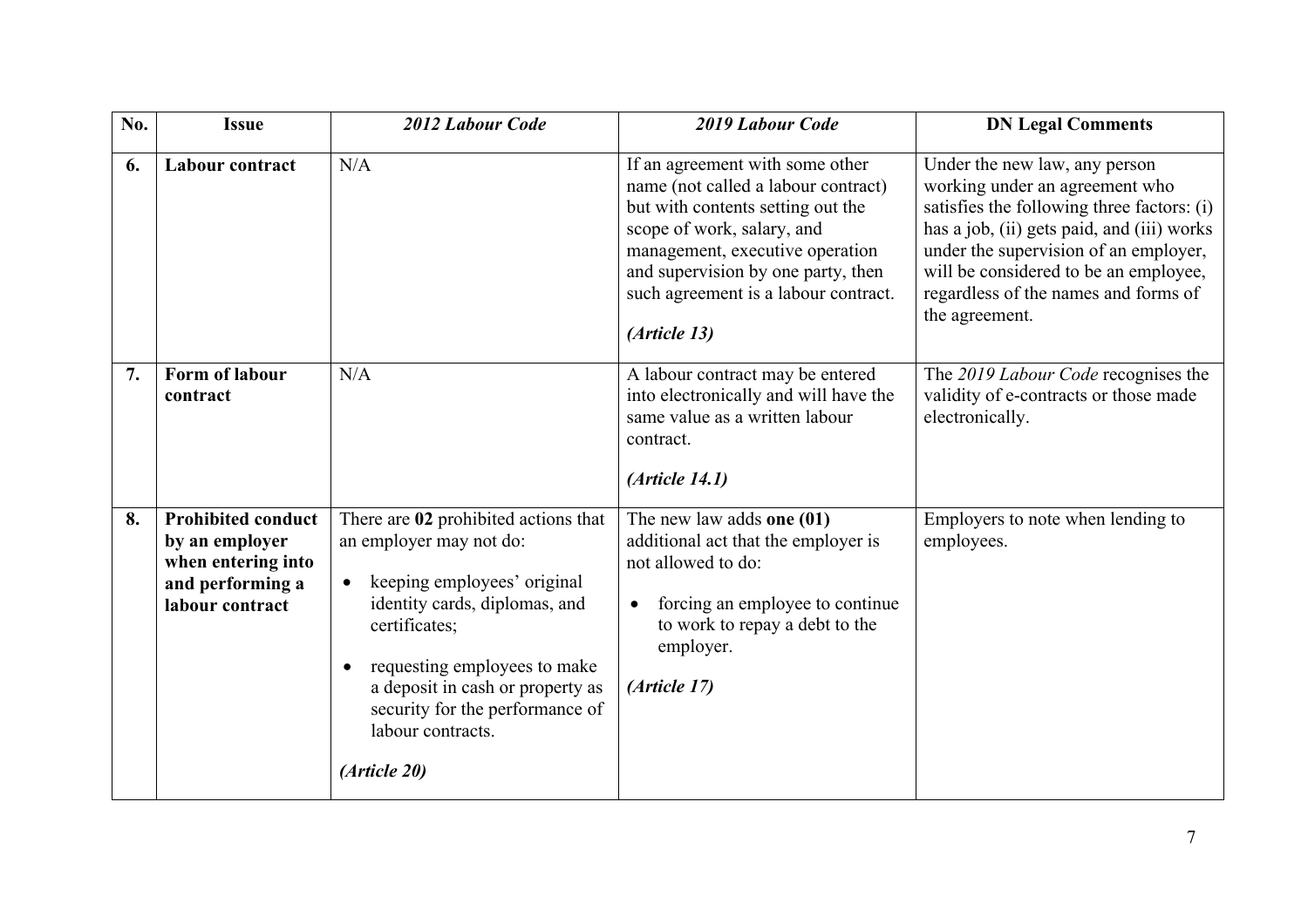| No. | <b>Issue</b>                          | 2012 Labour Code                                                                                                                                                                                                          | 2019 Labour Code                                                                                                                                                                                                                                                                                                                                                                                                                                                                                                        | <b>DN Legal Comments</b>                                                                                                                                                                                                                                                    |
|-----|---------------------------------------|---------------------------------------------------------------------------------------------------------------------------------------------------------------------------------------------------------------------------|-------------------------------------------------------------------------------------------------------------------------------------------------------------------------------------------------------------------------------------------------------------------------------------------------------------------------------------------------------------------------------------------------------------------------------------------------------------------------------------------------------------------------|-----------------------------------------------------------------------------------------------------------------------------------------------------------------------------------------------------------------------------------------------------------------------------|
| 9.  | <b>Types of labour</b><br>contract    | 3 types of labour contract:<br>Indefinite term labour contract;<br>Definite term labour contract;<br>A seasonal or specific job<br>labour contract with a duration<br>of less than twelve (12) months.<br>(Ariticle 22.1) | 2 types of labour contract:<br>Indefinite term labour contract;<br>$\bullet$<br>Definite term labour contract<br>$\bullet$<br>with the maximum duration of<br>36 months.<br>(Article 20)                                                                                                                                                                                                                                                                                                                                | The concept of "seasonal" contract is<br>abolished. This provision prevents<br>employers from avoiding treating<br>seasonal workers as employees by not<br>signing labour contracts with them and<br>therefore not entitled to certain<br>protections under the labour laws |
| 10. | <b>Contents of labour</b><br>contract | (Article 23)                                                                                                                                                                                                              | A labour contract must contain the<br>following main provisions:<br>• Name and address of the employer<br>and full name and title of the<br>person entering into the labour<br>contract on the employer's side;<br>Full name, date of birth, gender,<br>residential address, and serial<br>number of citizen's card, people's<br>identity card or passport of the<br>person entering into the labour<br>contract on the employee's side;<br>Job description and workplace;<br>$\bullet$<br>Term of the labour contract; | Basically, the material contents of the<br>labour contract have not been changed<br>under the 2019 Labour Law.<br>The details of what should be in a<br>labour contract are guided by Chapter<br>II of Circular 10 and Charter III of<br>Decree 145.                        |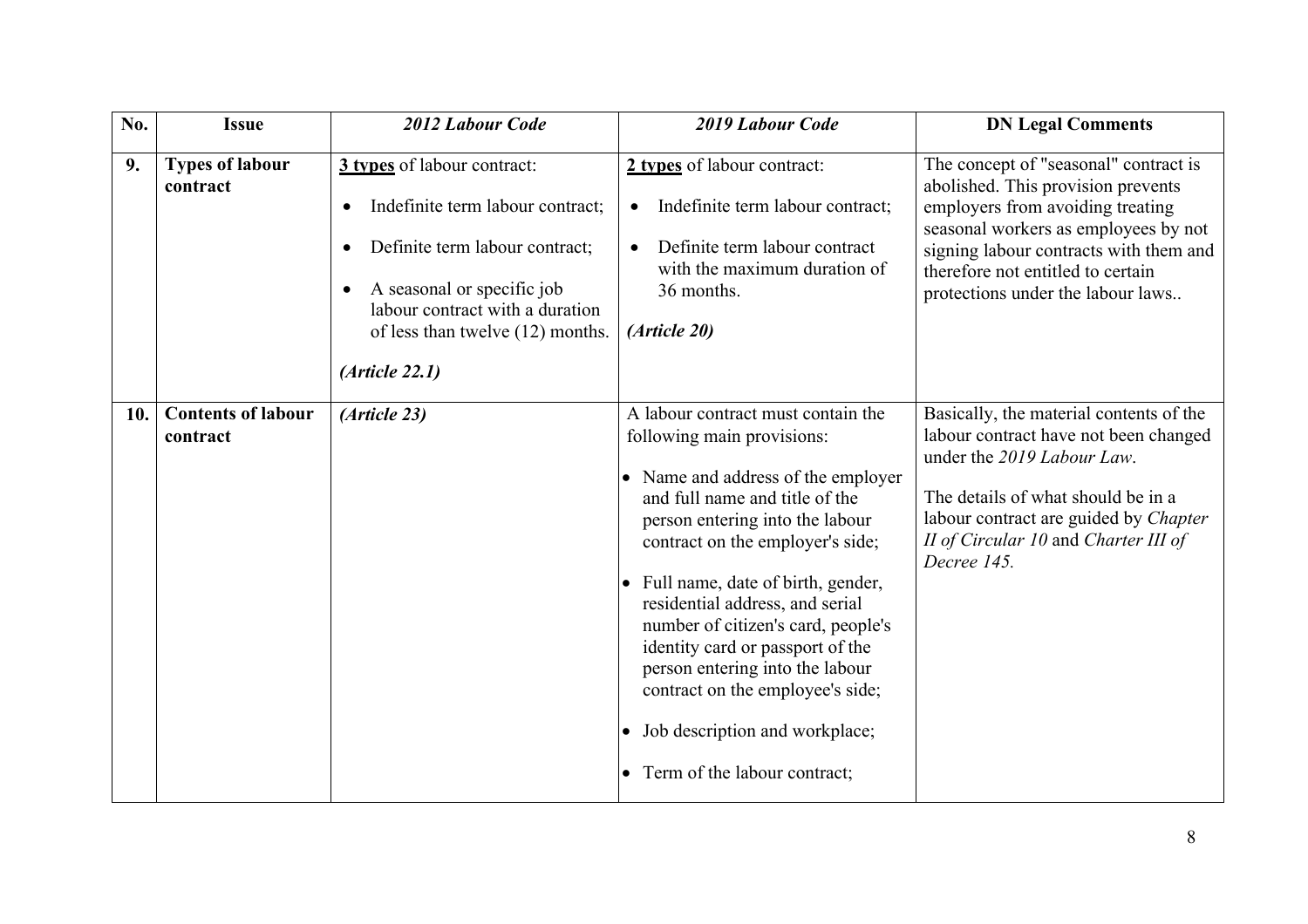| No. | <b>Issue</b>                           | 2012 Labour Code                                                                                                                                                                                              | 2019 Labour Code                                                                                                                                                                             | <b>DN Legal Comments</b>                                                                   |
|-----|----------------------------------------|---------------------------------------------------------------------------------------------------------------------------------------------------------------------------------------------------------------|----------------------------------------------------------------------------------------------------------------------------------------------------------------------------------------------|--------------------------------------------------------------------------------------------|
|     |                                        |                                                                                                                                                                                                               | Wage rate in accordance with the<br>job or title/position, and method of<br>and time of payment of wages,<br>allowances and other additional<br>payments;                                    |                                                                                            |
|     |                                        |                                                                                                                                                                                                               | Regime for wage increases and<br>promotion;                                                                                                                                                  |                                                                                            |
|     |                                        |                                                                                                                                                                                                               | Working hours and holidays [rest]<br>breaks];                                                                                                                                                |                                                                                            |
|     |                                        |                                                                                                                                                                                                               | Personal protective equipment of<br>$\bullet$<br>the employee;                                                                                                                               |                                                                                            |
|     |                                        |                                                                                                                                                                                                               | Social insurance, health insurance<br>$\bullet$<br>and unemployment insurance;                                                                                                               |                                                                                            |
|     |                                        |                                                                                                                                                                                                               | Training, fostering and raising<br>trade/vocational qualifications and<br>skills.                                                                                                            |                                                                                            |
|     |                                        |                                                                                                                                                                                                               | (Article 21)                                                                                                                                                                                 |                                                                                            |
| 11. | <b>Addendum</b> to<br>labour contracts | An addendum to a labour contract<br>may set forth in detail some articles<br>of the labour contract, or may<br>amend or supplement the labour<br>contract, including the duration of<br><u>the contract</u> . | An addendum to a labour contract<br>may set forth in detail or may amend<br>or supplement some articles of the<br>labour contract, but may not amend<br>the duration (term) of the contract. | Employers cannot use an addendum to<br>change the term (duration) of a labour<br>contract. |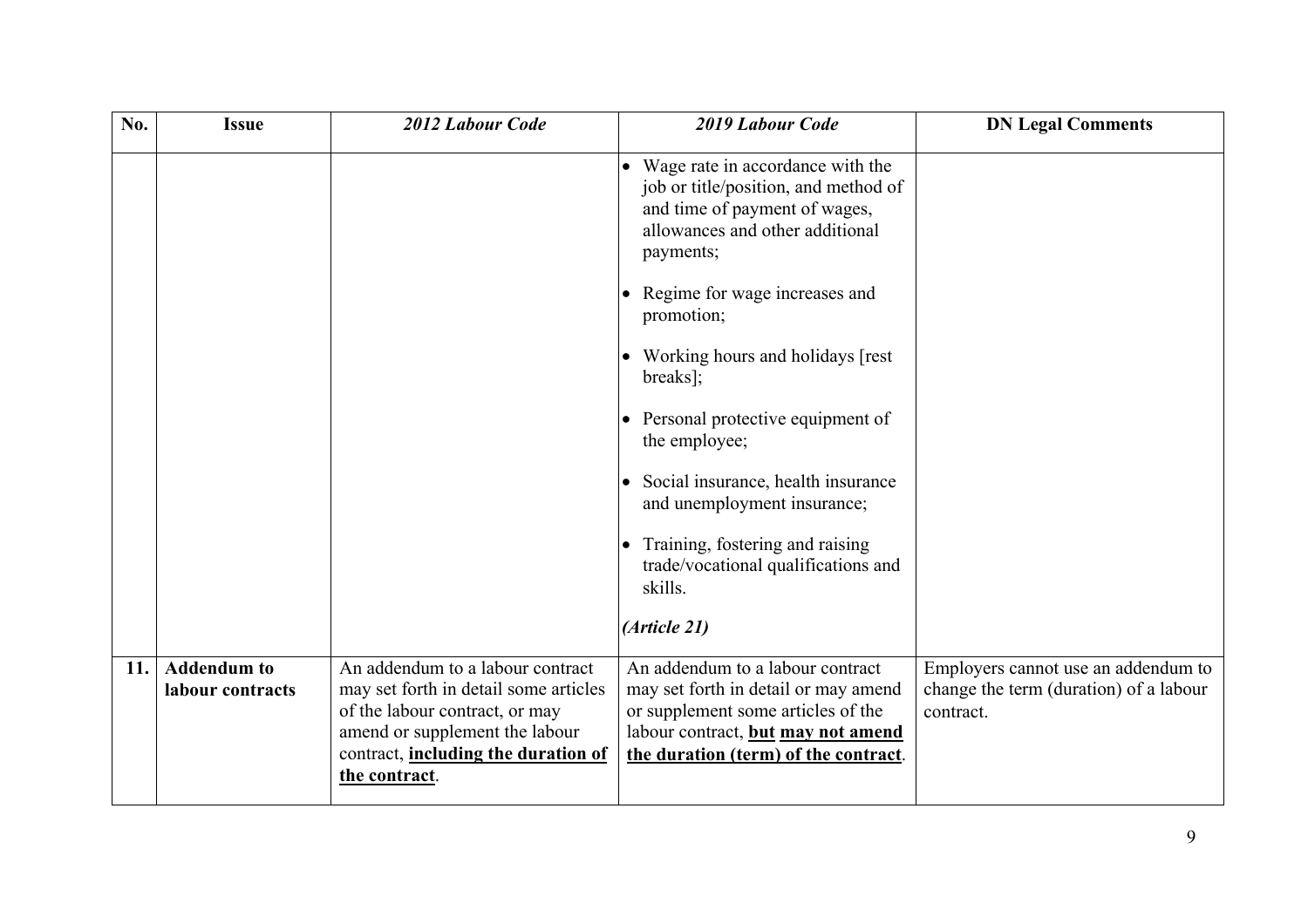| No. | <b>Issue</b>                                 | 2012 Labour Code                                                                                                                               | 2019 Labour Code                                                                                                                                                                                                                                                                                                                                                                                                                                                                                                                                                                                                                                                                                         | <b>DN Legal Comments</b>                                                                                                                       |
|-----|----------------------------------------------|------------------------------------------------------------------------------------------------------------------------------------------------|----------------------------------------------------------------------------------------------------------------------------------------------------------------------------------------------------------------------------------------------------------------------------------------------------------------------------------------------------------------------------------------------------------------------------------------------------------------------------------------------------------------------------------------------------------------------------------------------------------------------------------------------------------------------------------------------------------|------------------------------------------------------------------------------------------------------------------------------------------------|
|     |                                              | (Article 24)                                                                                                                                   | (Article 22)                                                                                                                                                                                                                                                                                                                                                                                                                                                                                                                                                                                                                                                                                             |                                                                                                                                                |
| 12. | Probation                                    | If agreement is reached on a<br>probationary period, an employer<br>and an employee may enter into a<br>probationary contract.<br>(Article 26) | An employer and an employee may<br>agree on terms and conditions of the<br>probation in the labour contract or<br>by entering into a probationary<br>contract.<br>(Article 24)                                                                                                                                                                                                                                                                                                                                                                                                                                                                                                                           | Employers and employees can now<br>sign a separate probation agreement or<br>include terms and conditions of<br>probation in labour contracts. |
| 13. | <b>Duration of</b><br>probationary<br>period | (Article 27)                                                                                                                                   | <b>Adding an additional provision:</b><br>The probationary period may not be<br>longer than 180 days if the job is to<br>be the manager of a company<br>pursuant to the Law on Enterprises,<br>and the Law on Management and<br>Use of State Capital Invested in<br>Production and Business in<br>Enterprises.<br>According to <i>Article 4.18 of Law on</i><br>Enterprises: "A manager of an<br>enterprise means the owner of a<br>private enterprise, an unlimited<br>liability partner, the chairman of a<br>members' council, a member of a<br>members' council, the chairman of a<br>company, the chairman of a board of<br>management, a member of a board of<br>management, a director or general | An employee who is the manager of a<br>company or holds an important role<br>may have a longer probationary period<br>not to exceed 180 days.  |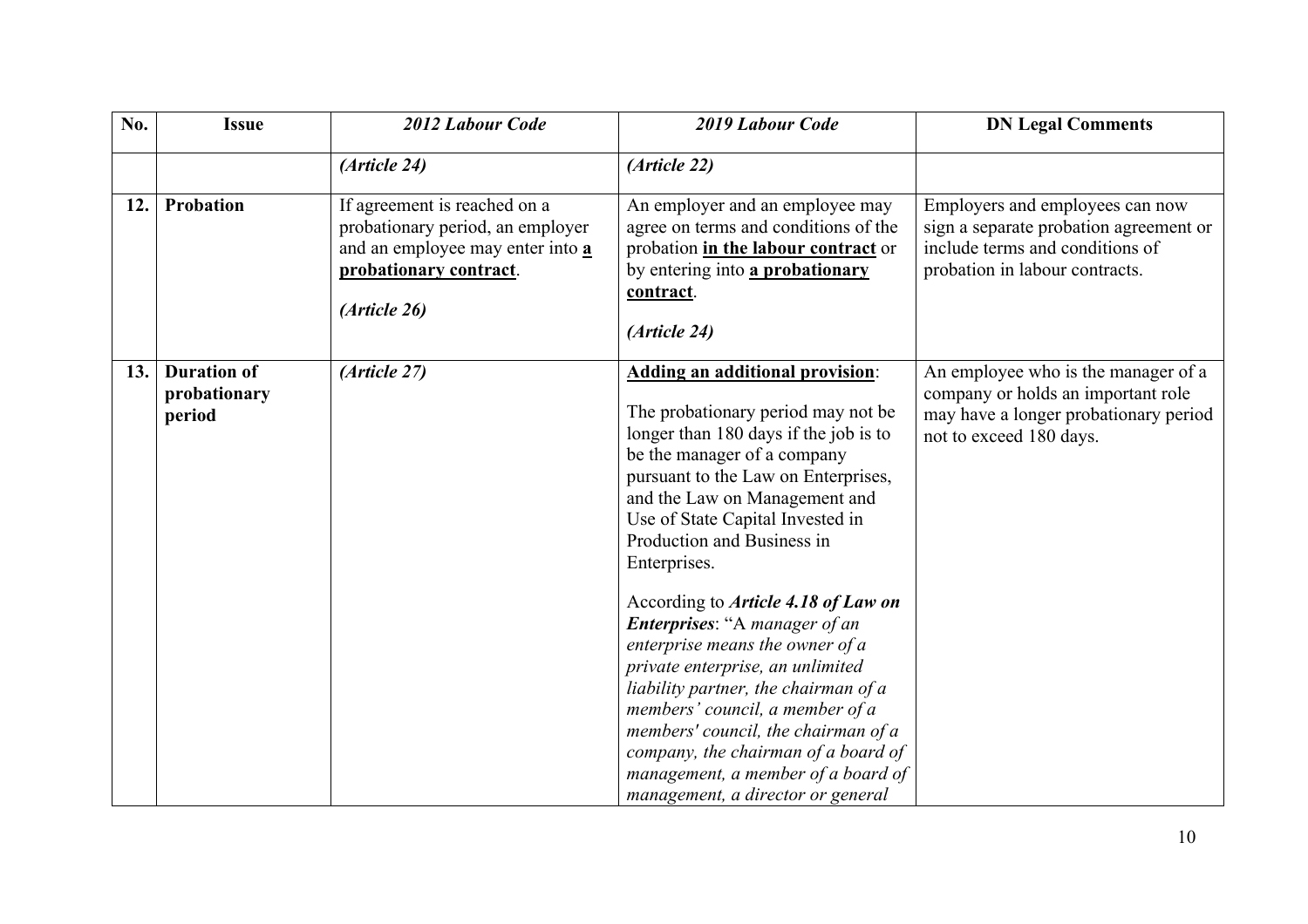| No. | <b>Issue</b>                                                                                  | 2012 Labour Code                                                                                                                                                                                                                                                                                                                                                                                                                                                                                    | <b>2019 Labour Code</b>                                                                                                                                                                                                                                                                                                                                                                       | <b>DN Legal Comments</b>                                                                                                                                                      |
|-----|-----------------------------------------------------------------------------------------------|-----------------------------------------------------------------------------------------------------------------------------------------------------------------------------------------------------------------------------------------------------------------------------------------------------------------------------------------------------------------------------------------------------------------------------------------------------------------------------------------------------|-----------------------------------------------------------------------------------------------------------------------------------------------------------------------------------------------------------------------------------------------------------------------------------------------------------------------------------------------------------------------------------------------|-------------------------------------------------------------------------------------------------------------------------------------------------------------------------------|
|     |                                                                                               |                                                                                                                                                                                                                                                                                                                                                                                                                                                                                                     | director, and an individual holding<br>another managerial position, who is<br>authorized to enter into transactions<br>of the company in the name of the<br>company as stipulated in the charter<br>of the company"<br>(Article 25)                                                                                                                                                           |                                                                                                                                                                               |
| 14. | <b>Cases in which</b><br>suspension of<br>performance of a<br>labour contract is<br>permitted | There are five $(05)$ cases pursuant<br>to which a labour contract may be<br>temporarily postponed:<br>The employee is required to do<br>$\bullet$<br>military service;<br>The employee is detained or<br>$\bullet$<br>temporarily held in prison in<br>accordance with the law on<br>criminal procedure;<br>The employee must comply<br>$\bullet$<br>with a mandatory decision on<br>admission to a detention centre,<br>to a drug rehabilitation centre<br>or to an educational<br>establishment; | The new law adds three $(03)$<br>additional cases:<br>The employee is designated as<br>the executive of a wholly state-<br>owned single-member limited<br>liability company;<br>The employee is authorized to<br>represent the state investment in<br>another enterprise;<br>The employee is authorized to<br>represent the enterprise's<br>investment in another enterprise.<br>(Article 30) | The new law adds three additional<br>cases in which an employee may<br>"postpone" his/her employment<br>(meaning the employer has to keep<br>his/her job during this period). |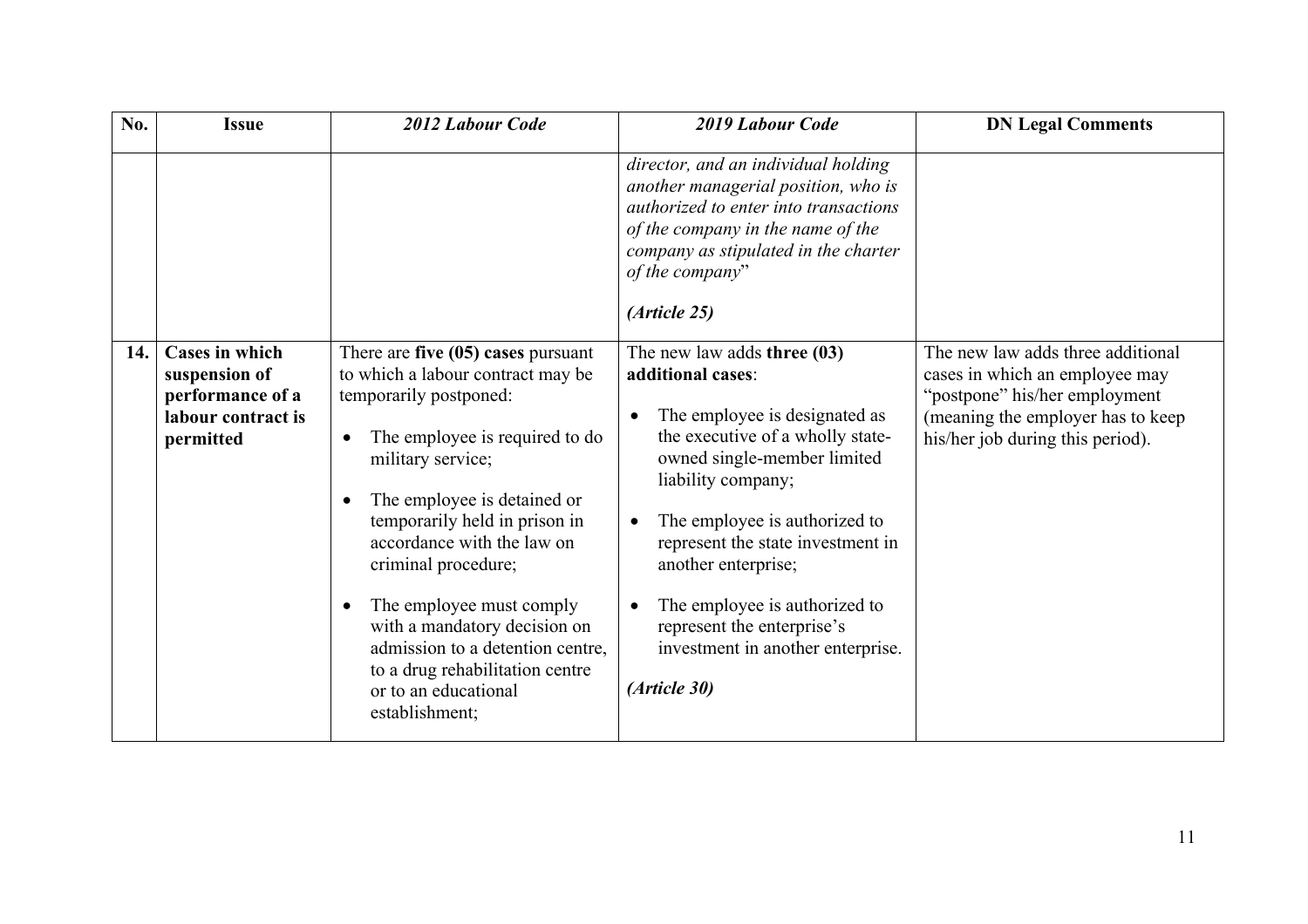| No.  | <b>Issue</b>                                                         | 2012 Labour Code                                                                                                                                                              | 2019 Labour Code                                                                                                                                                                                                                                                                                                                                                                                                                                              | <b>DN Legal Comments</b>                                                                     |
|------|----------------------------------------------------------------------|-------------------------------------------------------------------------------------------------------------------------------------------------------------------------------|---------------------------------------------------------------------------------------------------------------------------------------------------------------------------------------------------------------------------------------------------------------------------------------------------------------------------------------------------------------------------------------------------------------------------------------------------------------|----------------------------------------------------------------------------------------------|
|      |                                                                      | A female employee is pregnant<br>$\bullet$<br>as stipulated in article 156 of<br>this Code;<br>In other circumstances agreed<br>$\bullet$<br>by both parties.<br>(Article 32) |                                                                                                                                                                                                                                                                                                                                                                                                                                                               |                                                                                              |
| 15.1 | <b>Circumstances in</b><br>which labour<br>contract is<br>terminated | There are 10 circumstances to<br>terminate a labour contract.<br>(Article 36)                                                                                                 | There are 13 circumstances to<br>terminate a labour contract.<br>The new circumstances are as<br>follows:<br>A corporate employer terminates<br>a.<br>its operation;<br>b. The employee is a foreigner<br>working in Vietnam and is<br>deported pursuant to an<br>enforceable decision or verdict<br>of a Court or pursuant to a<br>decision of a competent State<br>agency;<br>The work permit of a foreign<br>c.<br>employee working in Vietnam<br>expires; | Three additional cases are added<br>pursuant to which labour contracts<br>may be terminated. |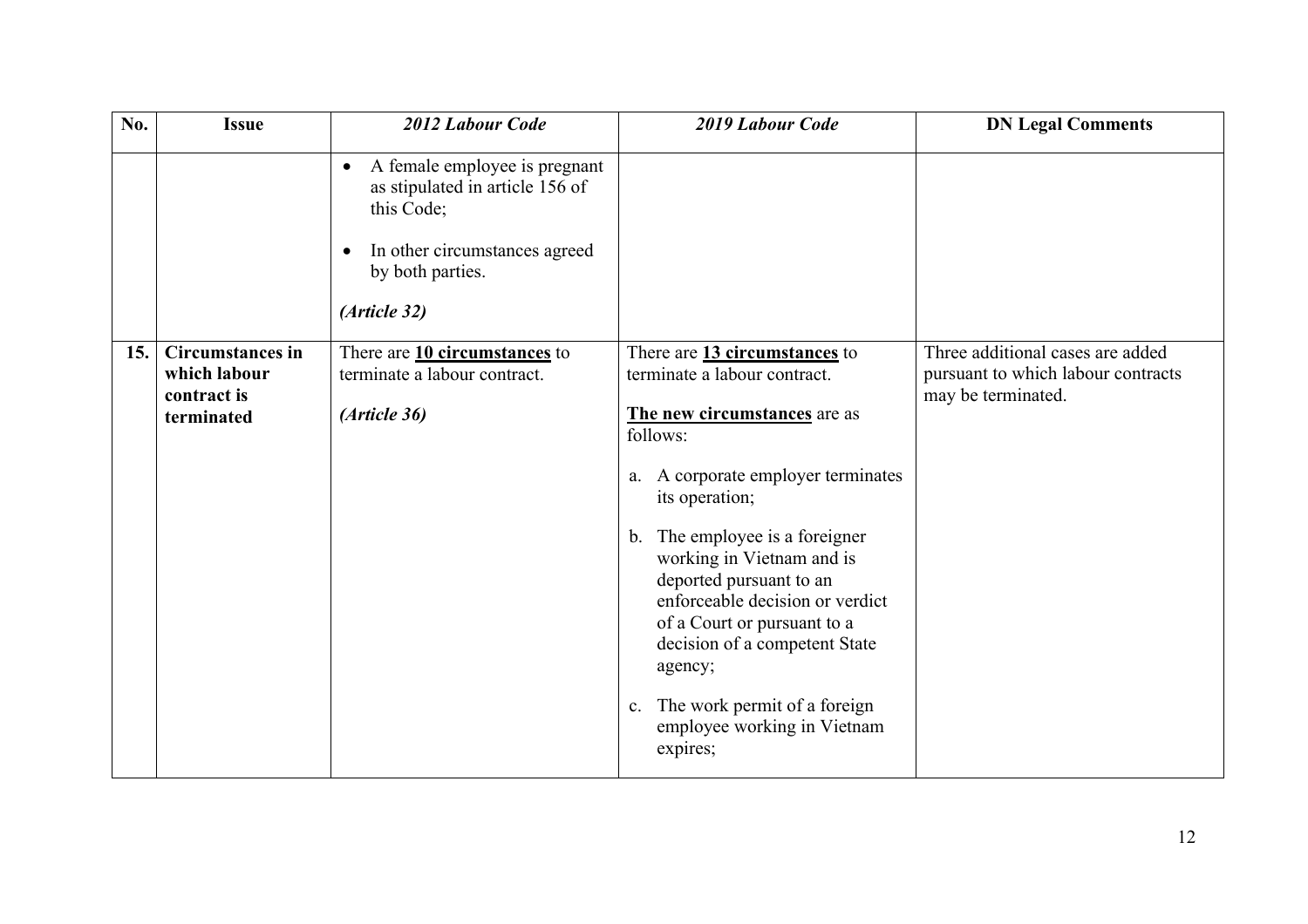| No. | <b>Issue</b>                                                                                 | 2012 Labour Code                                                                                                                                                                                  | 2019 Labour Code                                                                                                                                                                                                                                                                                                                                                                                                                                                                                                                                                           | <b>DN Legal Comments</b>                                                                                                                                                                                                                                                                                    |
|-----|----------------------------------------------------------------------------------------------|---------------------------------------------------------------------------------------------------------------------------------------------------------------------------------------------------|----------------------------------------------------------------------------------------------------------------------------------------------------------------------------------------------------------------------------------------------------------------------------------------------------------------------------------------------------------------------------------------------------------------------------------------------------------------------------------------------------------------------------------------------------------------------------|-------------------------------------------------------------------------------------------------------------------------------------------------------------------------------------------------------------------------------------------------------------------------------------------------------------|
|     |                                                                                              |                                                                                                                                                                                                   | d. There is an agreement on<br>probationary work stipulated in<br>the labour contract, but the<br>probationary work did not satisfy<br>the requirements or either party<br>rescinded the agreement.<br>(Article 34)                                                                                                                                                                                                                                                                                                                                                        |                                                                                                                                                                                                                                                                                                             |
| 16. | <b>Right of an</b><br>employee to<br>unilaterally<br>terminate the<br>employment<br>contract | An employee may terminate<br>unilaterally:<br>in the circumstances set forth<br>(1)<br>in Article 37 of 2012 Labour<br>Code; and<br>with advanced prior written<br>(2)<br>notice.<br>(Article 37) | An employee may terminate<br>unilaterally if they provide employer<br>with advanced prior written notice.<br>They do not need to have a reason.<br>a. At least 45 days' advance notice<br>if working pursuant to an<br>indefinite term labour contract;<br>b. At least 30 days' advance notice<br>if working pursuant to a definite<br>term labour contract with a<br>duration from 12 months to 36<br>months;<br>c. At least 3 days' advance notice if<br>working pursuant to a definite<br>term labour contract with a<br>duration below 12 months.<br>$(A$ rticle 35.1) | Employees do not need to have reason<br>for termination under the 2019 Labour<br>Code.<br>Article 7 of Decree 145 also requires<br>longer advanced notice period upon<br>unilateral termination of employment<br>contracts in a number of industries and<br>trades and special jobs (underline Item<br>15). |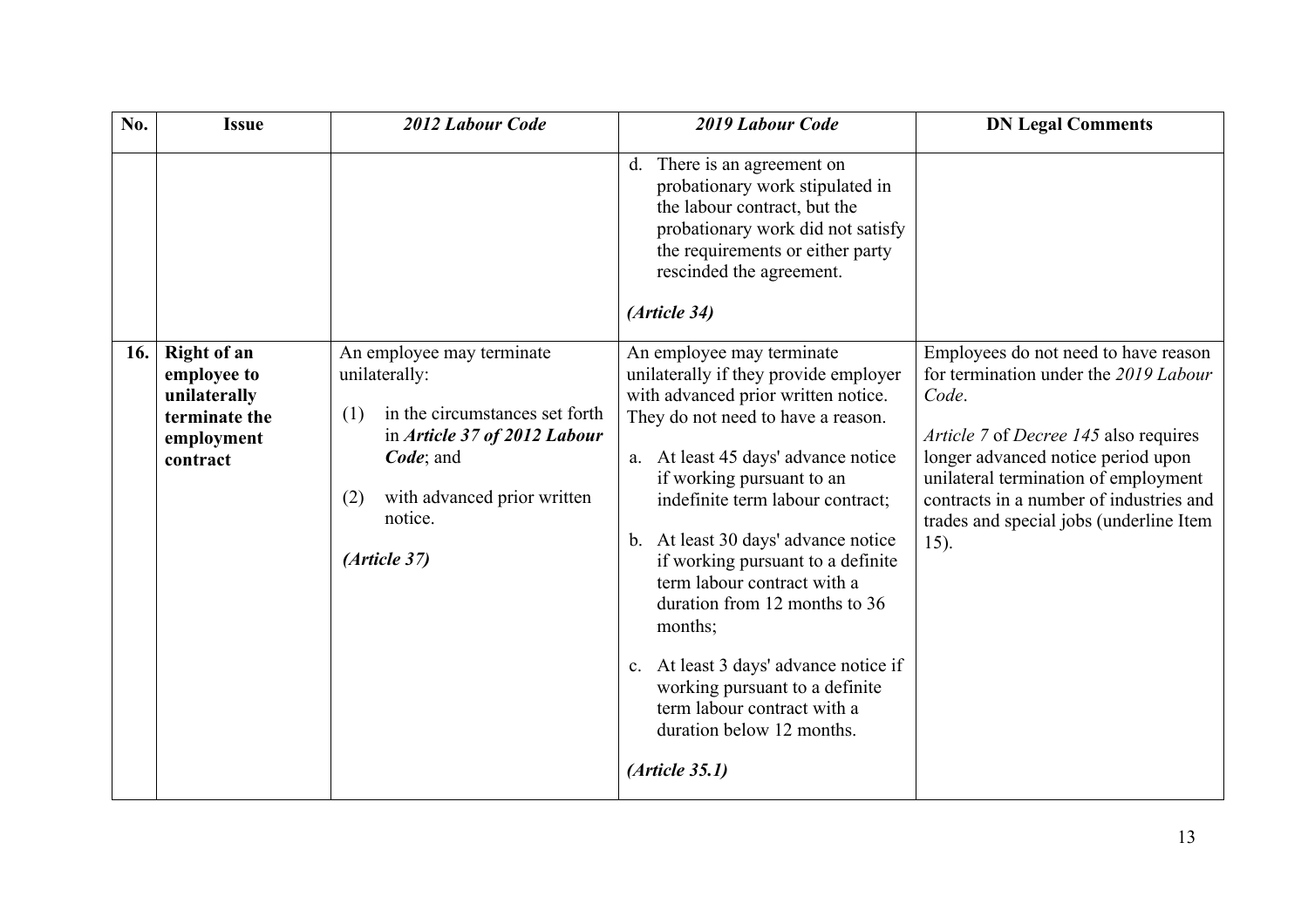| No. | <b>Issue</b>                                                                                                                                                                                                | 2012 Labour Code | 2019 Labour Code                                                                                                                                                                                                                                                                                                                                                                                                                                                                                                                                                                                                                                                                                                                                                 | <b>DN Legal Comments</b>                                               |
|-----|-------------------------------------------------------------------------------------------------------------------------------------------------------------------------------------------------------------|------------------|------------------------------------------------------------------------------------------------------------------------------------------------------------------------------------------------------------------------------------------------------------------------------------------------------------------------------------------------------------------------------------------------------------------------------------------------------------------------------------------------------------------------------------------------------------------------------------------------------------------------------------------------------------------------------------------------------------------------------------------------------------------|------------------------------------------------------------------------|
| 17. | <b>Advanced notice</b><br>period required in<br>the case of a<br>number of<br>industries and<br>trades and special<br>jobs, when an<br>employee<br>unilaterally<br>terminates his or<br>her labour contract | N/A              | The industries and trades and<br>1.<br>special jobs are:<br>a. Air craft crew; air craft<br>technical maintenance staff<br>and aviation repair staff;<br>flight dispatch and flight<br>operational staff;<br>b. Enterprise managers as<br>prescribed in the Law on<br>Enterprises and in the Law<br>on Management and Use of<br>State Capital Invested in<br>Production and Business in<br>Enterprises;<br>c. Crew working on<br>Vietnamese ships operating<br>overseas; and seafarers hired<br>by Vietnamese enterprises to<br>work on foreign seagoing<br>vessels;<br>d. Other cases stipulated by<br>law.<br>2. When an employee in the above<br>industries and trades and special<br>jobs unilaterally terminates his or<br>her labour contract, or when the | This new article protects the right of<br>both employers and employee. |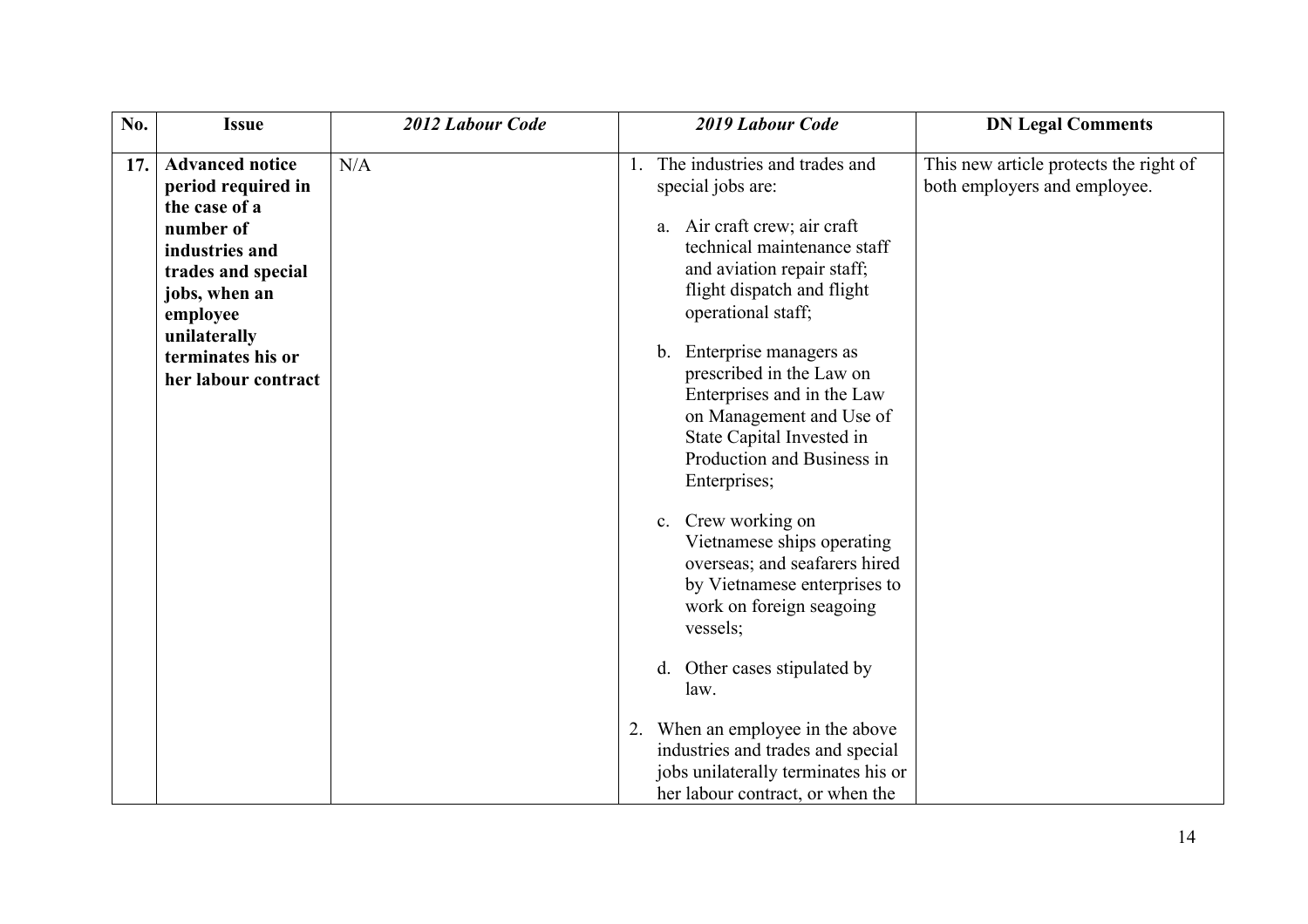| No. | <b>Issue</b>                                                                                                    | 2012 Labour Code | 2019 Labour Code                                                                                                                                                                                                                                                                                                                                                                                                                                   | <b>DN Legal Comments</b>                                                  |
|-----|-----------------------------------------------------------------------------------------------------------------|------------------|----------------------------------------------------------------------------------------------------------------------------------------------------------------------------------------------------------------------------------------------------------------------------------------------------------------------------------------------------------------------------------------------------------------------------------------------------|---------------------------------------------------------------------------|
|     |                                                                                                                 |                  | employer unilaterally terminates<br>then the following advance<br>notice is required:<br>a. At least $120 \text{ days}$ in the case<br>of a definite term labour<br>contract or a labour contract<br>with a term of twelve $(12)$<br>months or more;<br>b. At least a period equal to a<br>quarter of the term of the<br>labour contract in the case<br>of a contract with a term of<br>less than twelve (12) months.<br>(Article 7 of Decree 145) |                                                                           |
| 18. | <b>Right to terminate</b><br>unilaterally the<br>employment<br>contract without<br>prior notice of<br>employees | N/A              | An employee may terminate<br>unilaterally without prior notice in<br>seven $(07)$ cases if he/she:<br>is not assigned to the work or<br>$\bullet$<br>workplace or not provided with<br>the working conditions as agreed<br>in the employment contract;<br>is not paid adequately or on<br>schedule;                                                                                                                                                | Employees have stronger termination<br>rights under the 2019 Labour Code. |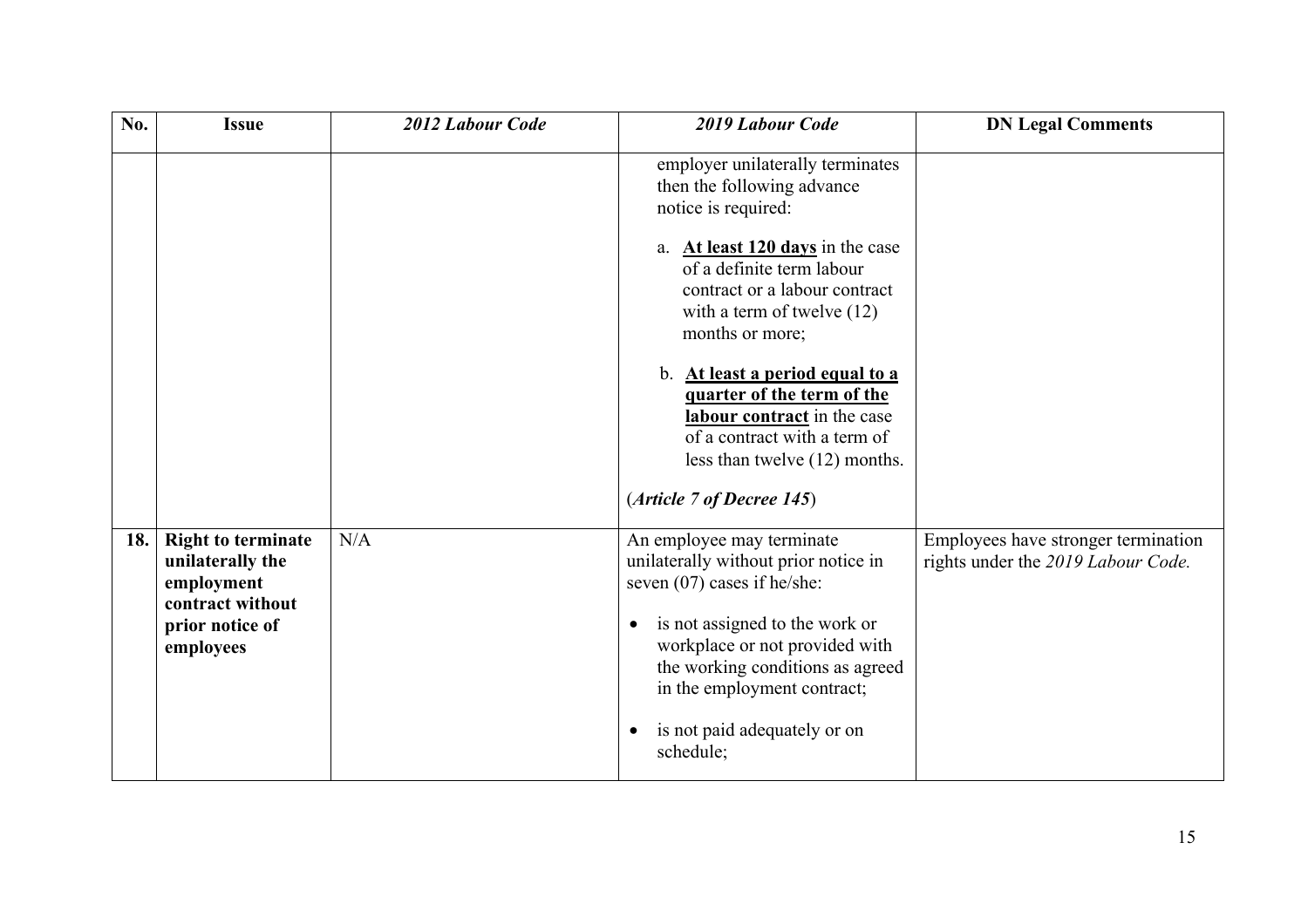| No. | <b>Issue</b>                                                                                                   | 2012 Labour Code | 2019 Labour Code                                                                                                                                                                                                                                                                                                                                                                                                                                                                                                           | <b>DN Legal Comments</b>                                                                                            |
|-----|----------------------------------------------------------------------------------------------------------------|------------------|----------------------------------------------------------------------------------------------------------------------------------------------------------------------------------------------------------------------------------------------------------------------------------------------------------------------------------------------------------------------------------------------------------------------------------------------------------------------------------------------------------------------------|---------------------------------------------------------------------------------------------------------------------|
|     |                                                                                                                |                  | is maltreated, assaulted,<br>$\bullet$<br>physically or verbally insulted by<br>the employer in a manner that<br>affects the employee's health,<br>dignity, or honour; is forced to<br>work against his/her will;<br>is sexually harassed in the<br>workplace;<br>is pregnant and must stop<br>working;<br>reaches the retirement age; or<br>$\bullet$<br>finds that the employer fails to<br>$\bullet$<br>provide truthful information<br>which affects the performance of<br>the employment contract.<br>(Ariticle 35.2) |                                                                                                                     |
|     |                                                                                                                |                  |                                                                                                                                                                                                                                                                                                                                                                                                                                                                                                                            |                                                                                                                     |
| 19. | <b>Right to terminate</b><br>unilaterally the<br>employment<br>contract without<br>prior notice by<br>employer | N/A              | An employer will not have to notify<br>the employee in advance when<br>unilaterally terminating the labour<br>contract in the following cases:<br>The employee is not present at<br>the workplace after the time limit                                                                                                                                                                                                                                                                                                     | Employers have more rights to<br>terminate without notice such as when<br>an employee fails to show up for<br>work. |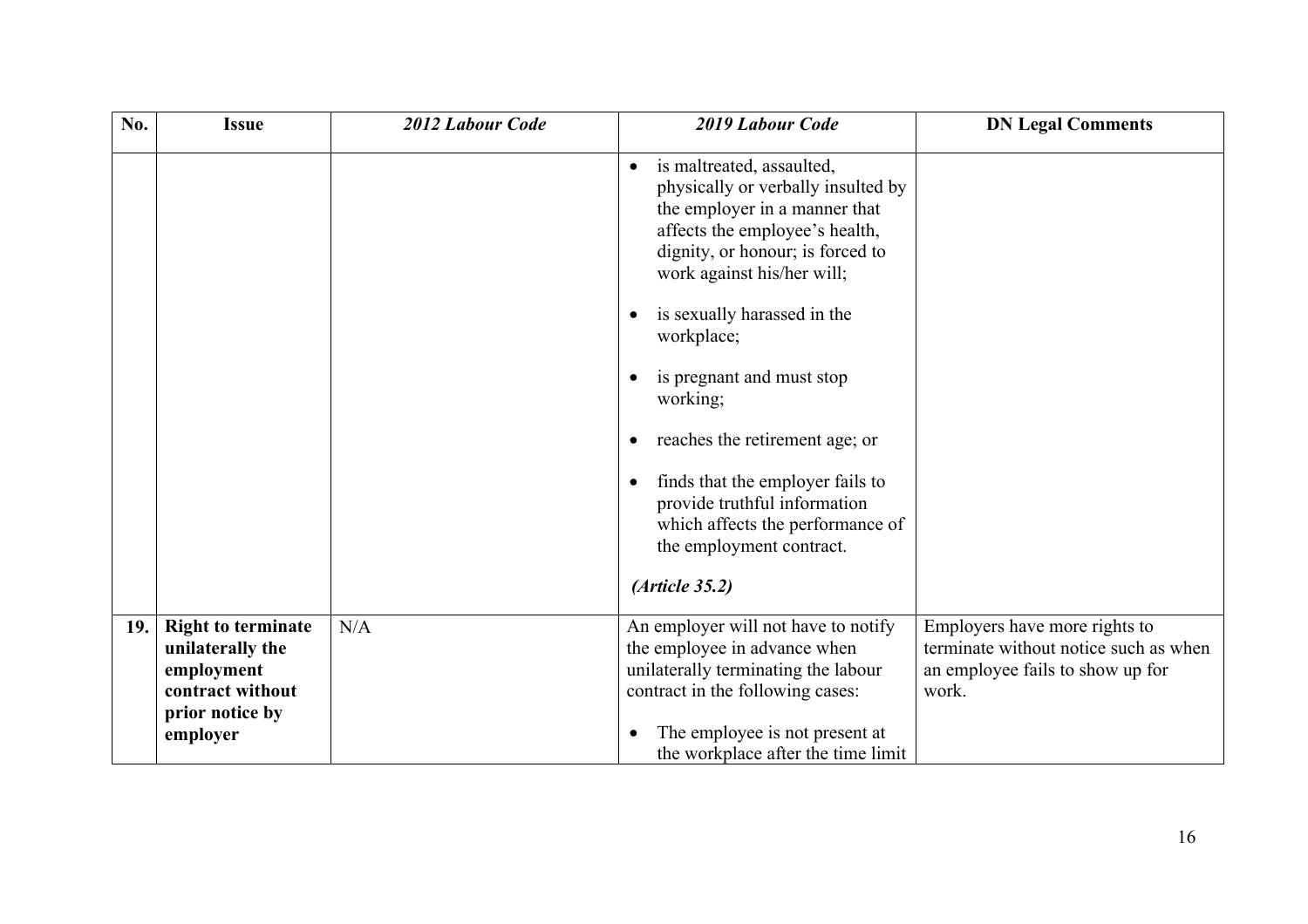| No. | <b>Issue</b>                                                          | 2012 Labour Code                                                                                                                                                                                                                    | 2019 Labour Code                                                                                                                                                                                                                       | <b>DN Legal Comments</b>                                                      |
|-----|-----------------------------------------------------------------------|-------------------------------------------------------------------------------------------------------------------------------------------------------------------------------------------------------------------------------------|----------------------------------------------------------------------------------------------------------------------------------------------------------------------------------------------------------------------------------------|-------------------------------------------------------------------------------|
|     |                                                                       |                                                                                                                                                                                                                                     | prescribed in Article 31 of 2019<br>Labour Code;<br>The employee quits his/her fails<br>to go to work without acceptable<br>excuses for at least 05<br>consecutive working days.<br>(Article 36)                                       |                                                                               |
| 20. | <b>Responsibilities on</b><br>the termination of<br>a labour contract | Within seven (7) working days<br>from the date of termination of a<br>labour contract, each party must<br>fully pay all sums outstanding and<br>comply with other rights and<br>interests to the other party.<br>(Article 47)       | Within fourteen (14) working days<br>from the date of termination of a<br>labour contract, each party must fully<br>pay all sums outstanding and relating<br>to rights and interests to the other<br>party.<br>(Article 48)            | More time is provided for both parties<br>to complete their responsibilities. |
| 21. | <b>Invalid labour</b><br>contract                                     | The labour contract will be invalid<br>if:<br>The entire contents of the<br>labour contract are illegal;<br>A signatory to the labour<br>contract lacked authority;<br>The job for which the two<br>parties entered into the labour | <b>Adding one (01) more case:</b><br>A labour contract is completely<br>invalid when violating the principles<br>of voluntariness, equality, goodwill,<br>cooperation, and honesty when<br>entering a labour contract.<br>(Article 49) | This protects both parties.                                                   |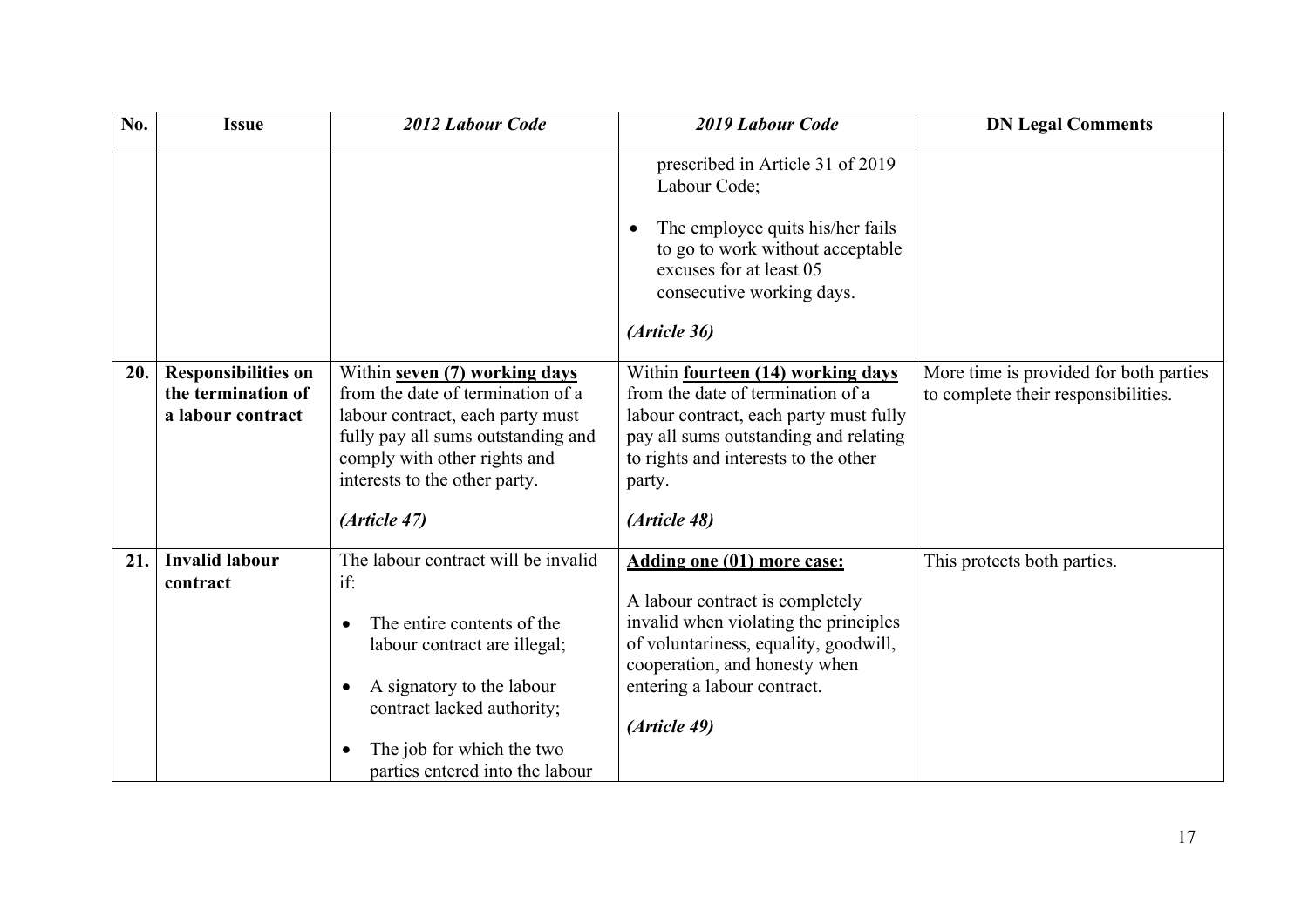| No. | <b>Issue</b>                                                | 2012 Labour Code                                                                                                                                                                                                                                                                                                  | 2019 Labour Code                                                              | <b>DN Legal Comments</b>                                                                                                       |
|-----|-------------------------------------------------------------|-------------------------------------------------------------------------------------------------------------------------------------------------------------------------------------------------------------------------------------------------------------------------------------------------------------------|-------------------------------------------------------------------------------|--------------------------------------------------------------------------------------------------------------------------------|
|     |                                                             | contract is work prohibited by<br>law;<br>The contents of the labour<br>$\bullet$<br>contract restrict or prevent<br>exercise of the right of the<br>employee to establish or join a<br>trade union and participate in<br>its activities.<br>(Article 50)                                                         |                                                                               |                                                                                                                                |
| 22. | <b>Authority to</b><br>declare a labour<br>contract invalid | The Labour Inspectorate and<br>People's Courts.<br>(Article 51)                                                                                                                                                                                                                                                   | The People's Courts.<br>(Article 50)                                          | Only the People's Courts may declare<br>a labour contract invalid.                                                             |
| 23. | Conducting<br>discussion at<br>workplace                    | According to Article 65 of 2019<br>Labour Code, discussion at the<br>workplace means sharing<br>information, discussing and<br>exchanging opinions between the<br>employer and the employees on<br>issues relevant to the rights,<br>benefits and interests of employer<br>and the employees in the<br>workplace. | Discussions must be held at the<br>workplace once every year.<br>(Article 63) | Simplified procedures. The employer<br>is required to hold the discussion only<br>once a year instead of four times a<br>year. |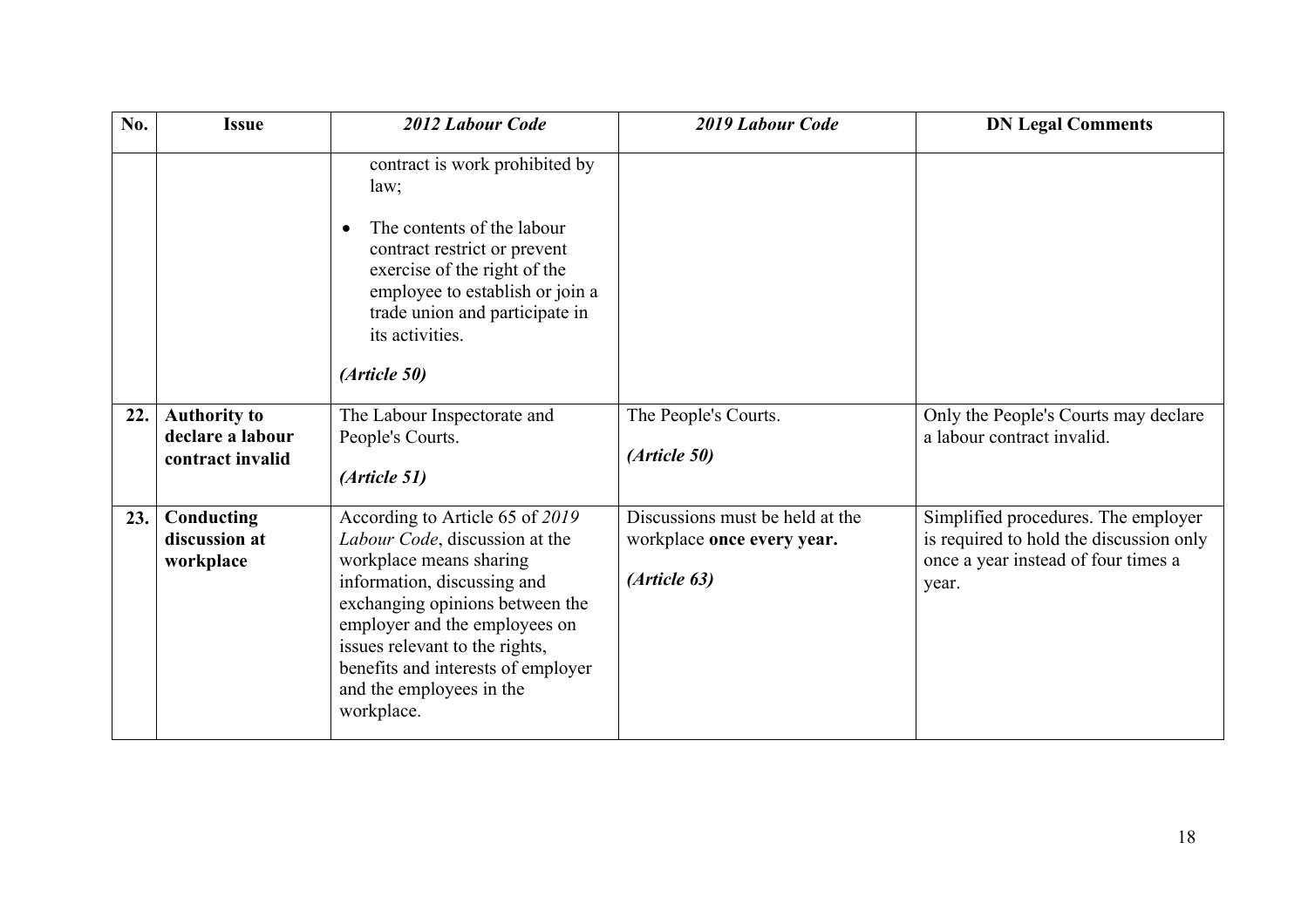| No. | <b>Issue</b>                                                             | 2012 Labour Code                                                                                                                                                                                                                                                                                                                                                                                                                                                                                  | 2019 Labour Code                                                                                                                                                                                                                                                        | <b>DN Legal Comments</b>                                       |
|-----|--------------------------------------------------------------------------|---------------------------------------------------------------------------------------------------------------------------------------------------------------------------------------------------------------------------------------------------------------------------------------------------------------------------------------------------------------------------------------------------------------------------------------------------------------------------------------------------|-------------------------------------------------------------------------------------------------------------------------------------------------------------------------------------------------------------------------------------------------------------------------|----------------------------------------------------------------|
|     |                                                                          | Discussions must be held at the<br>workplace once every three<br>months.<br>(Ariticle 65.1)                                                                                                                                                                                                                                                                                                                                                                                                       |                                                                                                                                                                                                                                                                         |                                                                |
| 24. | <b>Formulation of</b><br>wage scales, wage<br>tables and labour<br>rates | When formulating the wage scale,<br>wage table and labour norms, an<br>employer shall consult the<br>representative organization of the<br>grassroots-level employees'<br>collective and publish this<br>information at the workplace of the<br>employees before implementation,<br>and concurrently send them to the<br>district-level state management<br>agency of labour of the locality in<br>which the employer's production<br>and business establishments are<br>located.<br>(Article 93) | The employer does not have to send<br>the wage scale, wage table and<br>labour norms to the district-level<br>state management agency of<br>labour of the locality in which the<br>employer's production and<br>business establishments are<br>located.<br>(Article 93) | The Government will not directly<br>interfere in compensation. |
| 25. | <b>Principles for</b><br>payment of wages                                | An employee is entitled to receive<br>his or her wage directly, in full, and<br>on time.<br>(Article 96)                                                                                                                                                                                                                                                                                                                                                                                          | <b>New regulation:</b><br>If an employee is unable to receive<br>his or her wage directly, then the<br>employer may pay same to another<br>person lawfully authorized by such<br>employee.                                                                              | More flexibility for employees to<br>receive salary.           |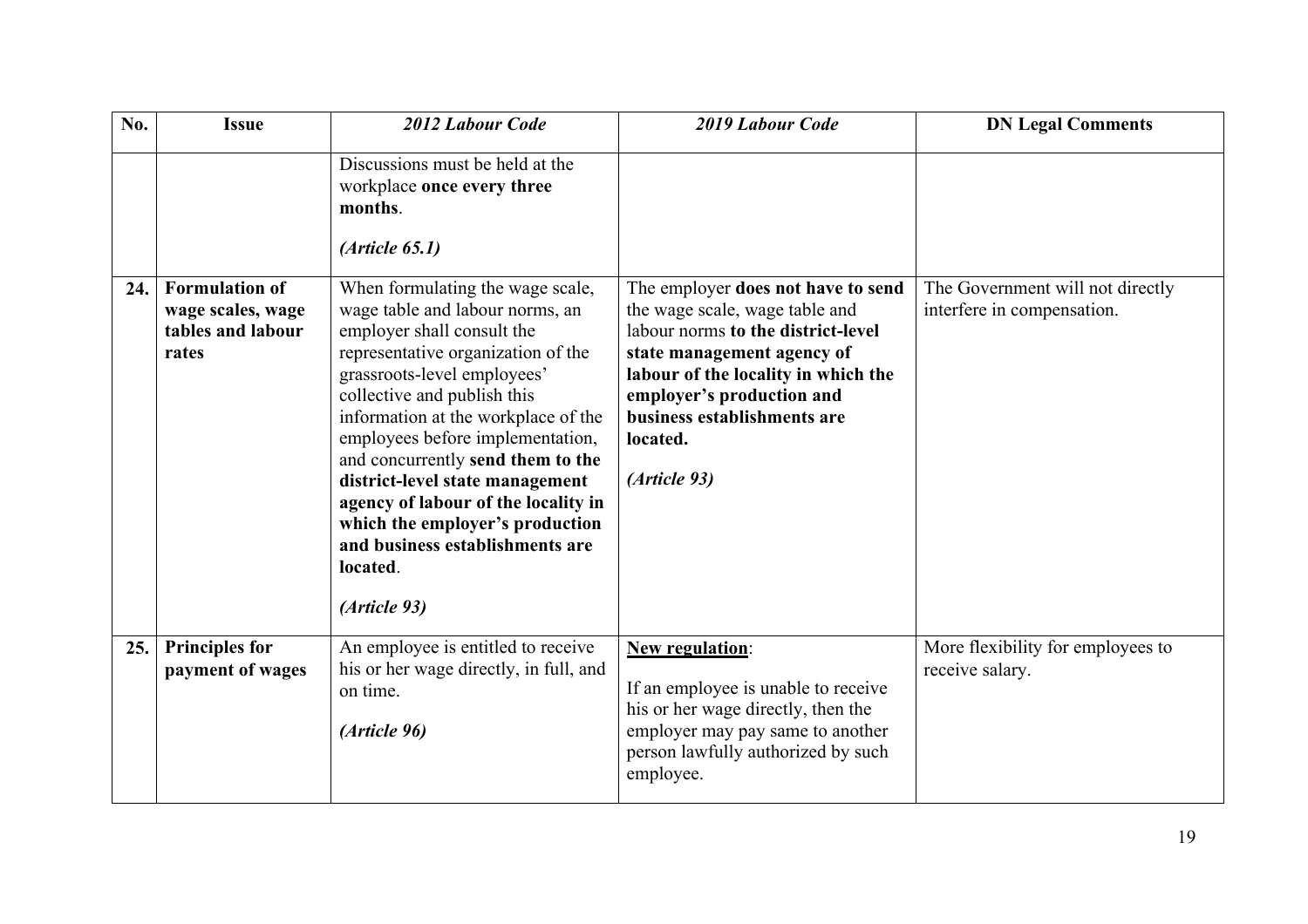| No. | <b>Issue</b>                                               | 2012 Labour Code                                                                                                                                                                           | 2019 Labour Code                                                                                                                                                                                                                                                                                                   | <b>DN Legal Comments</b>                                                                                                                                                                                  |
|-----|------------------------------------------------------------|--------------------------------------------------------------------------------------------------------------------------------------------------------------------------------------------|--------------------------------------------------------------------------------------------------------------------------------------------------------------------------------------------------------------------------------------------------------------------------------------------------------------------|-----------------------------------------------------------------------------------------------------------------------------------------------------------------------------------------------------------|
|     |                                                            |                                                                                                                                                                                            | (Article 94)                                                                                                                                                                                                                                                                                                       |                                                                                                                                                                                                           |
| 26. | <b>Payment of wages</b>                                    | N/A                                                                                                                                                                                        | <b>New regulation:</b><br>On each payment of wages, the<br>employer must provide a written<br>breakdown the wage payment to the<br>employee recording wage payment,<br>overtime wage payments, night work<br>wage payments, and the items and<br>amount of money withheld or<br>deducted (if any).<br>(Article 95) | This new regulation protects<br>employees by requring a payment<br>breakdown for a payment of<br>compensation.                                                                                            |
| 27. | <b>Method of payment</b><br>of wages                       | In the case of payment via a bank,<br>the <b>employer</b> must reach<br>agreement with the employee on<br>service fees for opening and<br>maintaining the bank account.<br>(Ariticle 94.2) | In the case of payment via a personal<br>account of the employee opened at a<br>bank, the <b>employer must pay the</b><br>service fees for opening such bank<br>account and for remitting wages.<br>(Ariticle 96.2)                                                                                                | Employers must bear the cost of<br>opening bank account for employees if<br>they pay salary through the bank.<br>The detail of the form of salary<br>payment is specified in Article 54 of<br>Decree 145. |
| 28. | <b>Wages for working</b><br>overtime and for<br>night work | (Article 97)                                                                                                                                                                               | An employee who works overtime<br>must be paid according to the wage<br>unit price or actual wage of his or her<br>current work as follows:<br>On normal days, at a rate of at<br>$\bullet$<br>least 150%;                                                                                                         | Basically, this provision has not been<br>changed under the 2019 Labour Law.<br>The details of this article are guided by<br>Article 55, 56, 57 of Decree 145,<br>specificity:                            |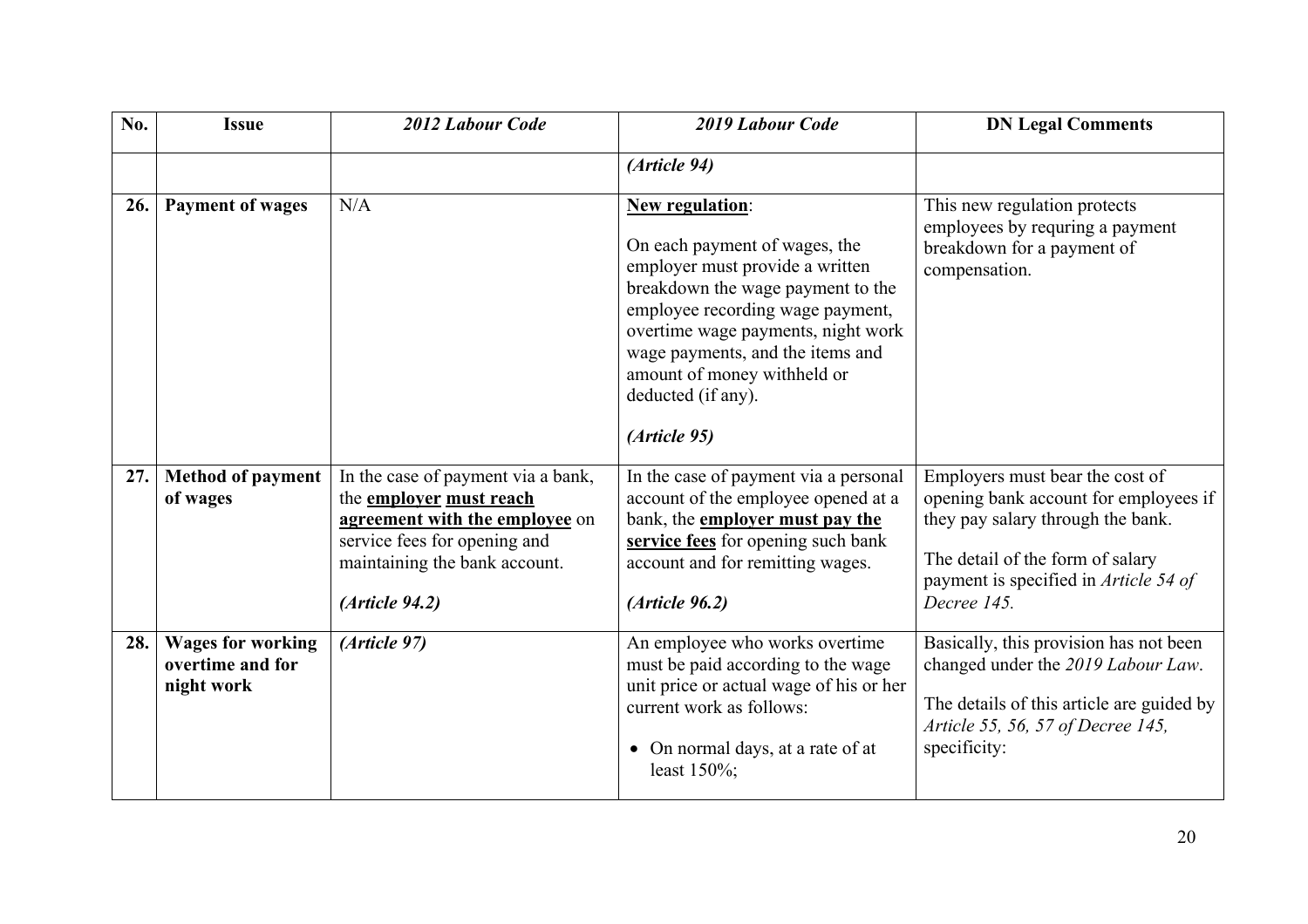| No. | <b>Issue</b> | 2012 Labour Code | 2019 Labour Code                                                                                                                                                                                                                                                                                      | <b>DN Legal Comments</b>                                                                                                                                                                                                                                                                                                                                                                                                                                                                                                                                                                                                                                                                                 |
|-----|--------------|------------------|-------------------------------------------------------------------------------------------------------------------------------------------------------------------------------------------------------------------------------------------------------------------------------------------------------|----------------------------------------------------------------------------------------------------------------------------------------------------------------------------------------------------------------------------------------------------------------------------------------------------------------------------------------------------------------------------------------------------------------------------------------------------------------------------------------------------------------------------------------------------------------------------------------------------------------------------------------------------------------------------------------------------------|
|     |              |                  | • On weekly days off [weekends],<br>at a rate of at least 200%;<br>On holidays, New Year [Tet] and<br>$\bullet$<br>paid leave at a rate of at least<br>300% but excluding the wage for<br>such holiday, New Year or paid<br>leave in the case of employees<br>receiving a daily wage.<br>(Article 98) | 1. Wages for overtime ( <i>Article</i> 55)<br>Overtime wage $=$ Hourly salary<br>in a normal working day (normal<br>hourly salary) x At least 150% or<br>200% or 300% x Overtime hours<br>150% applied to overtime<br>work on weekdays;<br>200% applied to overtime<br>work on weekends;<br>300% applied to overtime<br>hours on public holidays,<br>New Year, paid days off, not<br>including the salary of public<br>holidays, New Year, paid<br>days off for employees.<br>2. Wages for night shift (Article<br>56)<br>Night shift wage $=$ (Normal<br>hourly salary $+$ (Normal hourly<br>salary x At least 30%) x Night<br>work hours<br>3. Wages for overtime during a<br>night shift (Article 57) |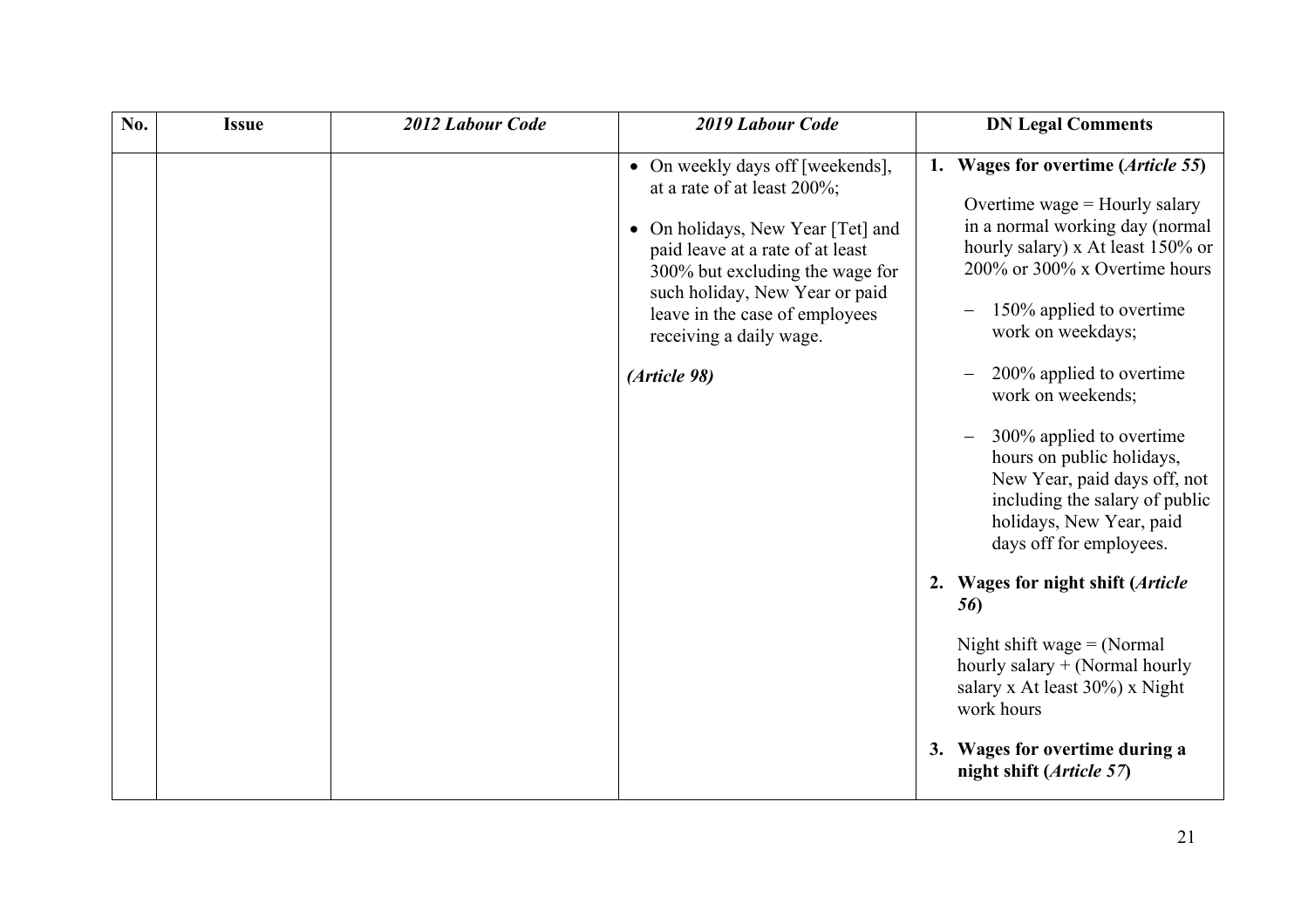| No. | <b>Issue</b> | 2012 Labour Code | 2019 Labour Code | <b>DN Legal Comments</b>                                                                                                                                                                                                                                                                                                                                                                                                                                                                                 |
|-----|--------------|------------------|------------------|----------------------------------------------------------------------------------------------------------------------------------------------------------------------------------------------------------------------------------------------------------------------------------------------------------------------------------------------------------------------------------------------------------------------------------------------------------------------------------------------------------|
|     |              |                  |                  | Night shift overtime wage $=$<br>[(Normal hourly salary x At least<br>150% or 200% or 300%) +<br>(Normal hourly salary x At least<br>$30\%$ + (20% x Daytime hourly<br>salary of a normal working day,<br>during weekly breaks, public<br>holidays or paid leave)] x Extra<br>night work hours.<br>Normal day:<br>$\overline{\phantom{0}}$<br>At least equal to 100% of<br>the job's salary on a normal<br>working day (before<br>working overtime at night,<br>not working overtime<br>during the day); |
|     |              |                  |                  | At least equal to 150% of<br>$\bullet$<br>the job's salary on a normal<br>working day (before<br>working overtime at night,<br>with overtime working<br>during the day);<br>Weekend days off: At least<br>equal to 200% of the actual<br>hourly wage of the current job<br>on a normal working day;                                                                                                                                                                                                      |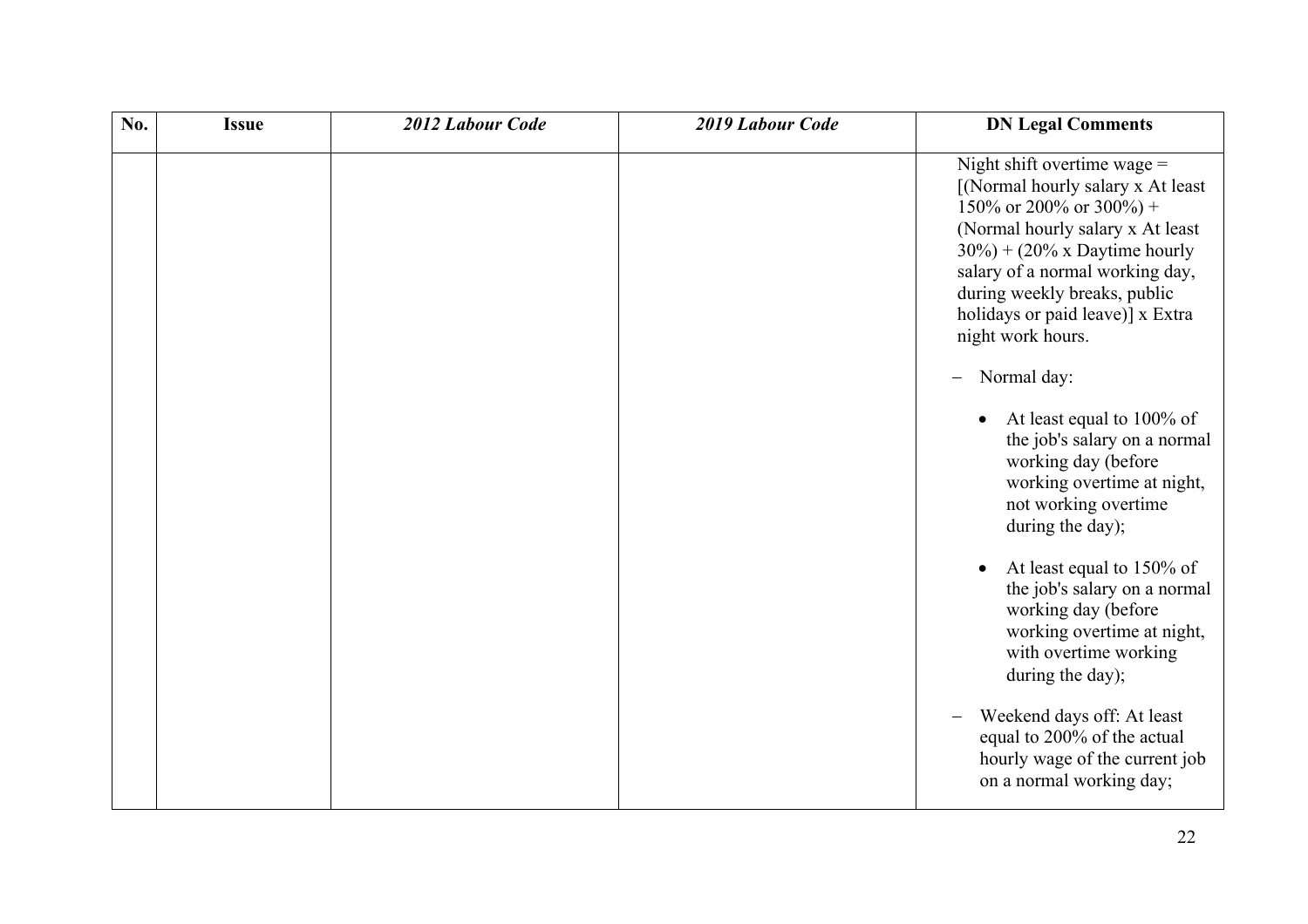| No. | <b>Issue</b>                     | 2012 Labour Code                                                                                                                                                                                                                                                                                                                                   | 2019 Labour Code                                                                                                                                                                                                                                                                                                                                                                                                                                                                                                                                                                                                                                                                                                                                                  | <b>DN Legal Comments</b>                                                                                                                       |
|-----|----------------------------------|----------------------------------------------------------------------------------------------------------------------------------------------------------------------------------------------------------------------------------------------------------------------------------------------------------------------------------------------------|-------------------------------------------------------------------------------------------------------------------------------------------------------------------------------------------------------------------------------------------------------------------------------------------------------------------------------------------------------------------------------------------------------------------------------------------------------------------------------------------------------------------------------------------------------------------------------------------------------------------------------------------------------------------------------------------------------------------------------------------------------------------|------------------------------------------------------------------------------------------------------------------------------------------------|
|     |                                  |                                                                                                                                                                                                                                                                                                                                                    |                                                                                                                                                                                                                                                                                                                                                                                                                                                                                                                                                                                                                                                                                                                                                                   | Holidays, New Year, paid days<br>off: At least equal to 300% of<br>the actual hourly wage of the<br>job being done on a normal<br>working day. |
| 29. | <b>Wages on work</b><br>stoppage | If work stoppage was due to the<br>fault of the employee, the employee<br>is not entitled to payment of wages;<br>and other employees in the same<br>unit who also have to cease work<br>shall be paid wages at a rate agreed<br>on by the two parties but not less<br>than the minimum area wage<br>stipulated by the Government.<br>(Article 98) | If there is a breakdown in electricity<br>or water through no fault of the<br>employer or due to a natural disaster,<br>fire, dangerous epidemic, enemy<br>destruction, relocation of operational<br>address pursuant to a request of the<br>competent State authority or for<br>economic reasons, then the two<br>parties shall reach agreement on the<br>level of wages for ceasing work as<br>follows:<br>a. If work was ceased for<br>fourteen (14) or less working<br>days, then the wage for ceasing<br>work shall be as agreed but not<br>less than the minimum wage<br>rate;<br>b. If work was ceased for more<br>fourteen (14) working days<br>then the wage for ceasing work<br>to be paid shall be as <b>agreed by</b><br>the two parties but ensuring | Employees are prorected in certain<br>cases when work has to stop not due to<br>their fault.                                                   |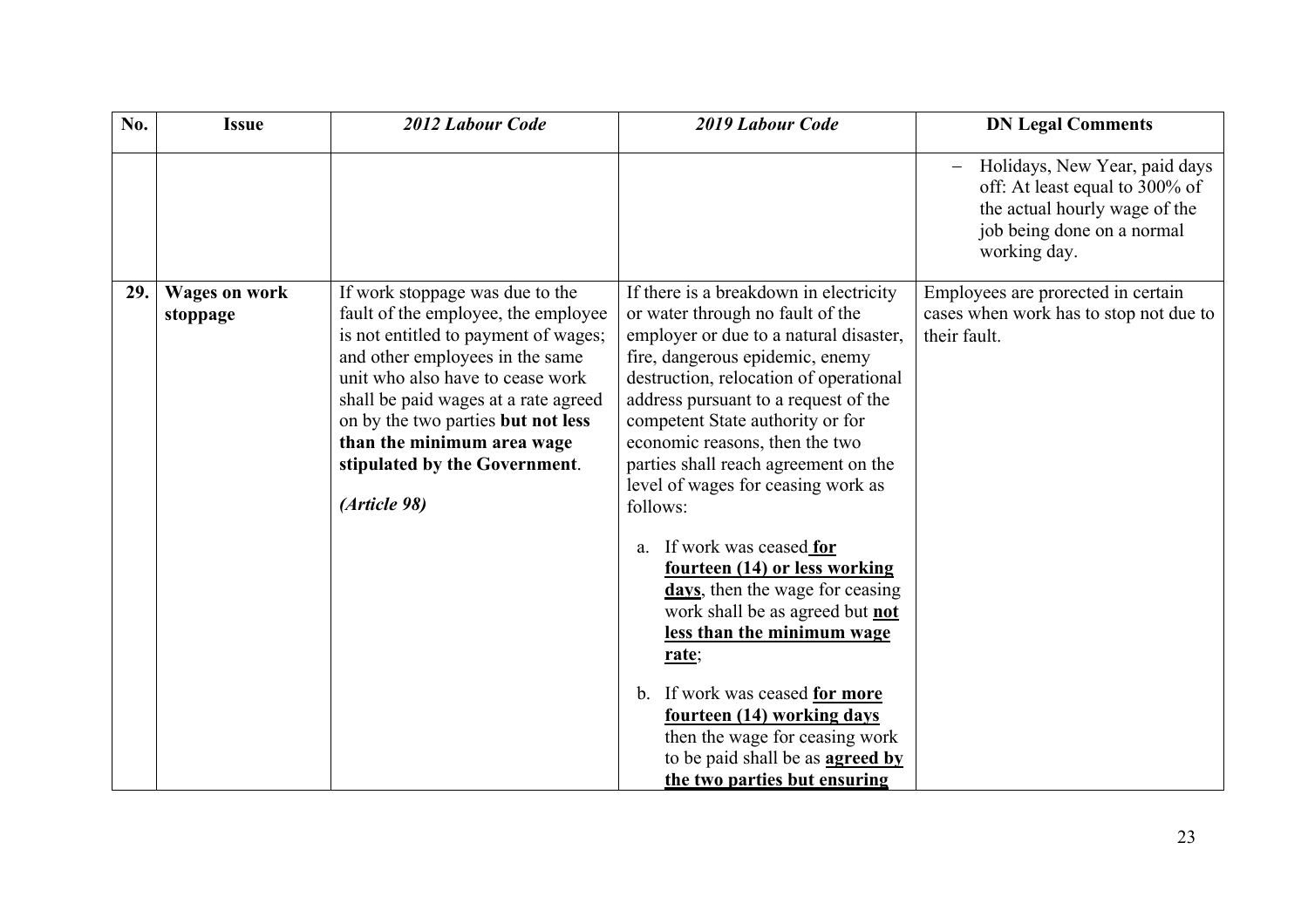| No. | <b>Issue</b>                          | 2012 Labour Code                                                                                                                                                                                                                                                                                                                                                                                                                             | 2019 Labour Code                                                                                                                                                                                                                                                                                                                         | <b>DN Legal Comments</b>                                          |
|-----|---------------------------------------|----------------------------------------------------------------------------------------------------------------------------------------------------------------------------------------------------------------------------------------------------------------------------------------------------------------------------------------------------------------------------------------------------------------------------------------------|------------------------------------------------------------------------------------------------------------------------------------------------------------------------------------------------------------------------------------------------------------------------------------------------------------------------------------------|-------------------------------------------------------------------|
|     |                                       |                                                                                                                                                                                                                                                                                                                                                                                                                                              | that the wage for ceasing<br>work in the first fourteen (14)<br>days is not lower than the<br>minimum wage rate.<br>(Article 99)                                                                                                                                                                                                         |                                                                   |
| 30. | <b>Payment of wages</b><br>in advance | Employees may receive a salary<br>advance in two cases:<br>Agreed upon by the two parties.<br>An employer shall advance a<br>wage amount to an employee<br>corresponding to the number of<br>days off which the employee<br>takes to perform citizens'<br>obligations from 1 week to 1<br>month at most. The employee<br>shall refund this advance<br>amount, except the case that<br>he/she performs military<br>services.<br>(Article 100) | An employee may receive wages in<br>advance in accordance with the<br>conditions agreed by both parties and<br>shall not be charged interest.<br>One additional case is provided:<br>When taking annual leave, an<br>employee shall receive an advance<br>payment of at least salary for the<br>entitled days of leave.<br>(Article 101) | One additional case an employee may<br>be paid wages in advance.  |
| 31. | <b>Bonuses</b>                        | Bonus is <b>a sum of money</b> paid by<br>an employer to his/her employees                                                                                                                                                                                                                                                                                                                                                                   | Bonus means a sum of money or<br>assets or other forms which the                                                                                                                                                                                                                                                                         | Employers may pay non-cash bonus,<br>such as products of company, |
|     |                                       | based on annual business results                                                                                                                                                                                                                                                                                                                                                                                                             | employer grants an employee based                                                                                                                                                                                                                                                                                                        | company trip, flight/train tickets to                             |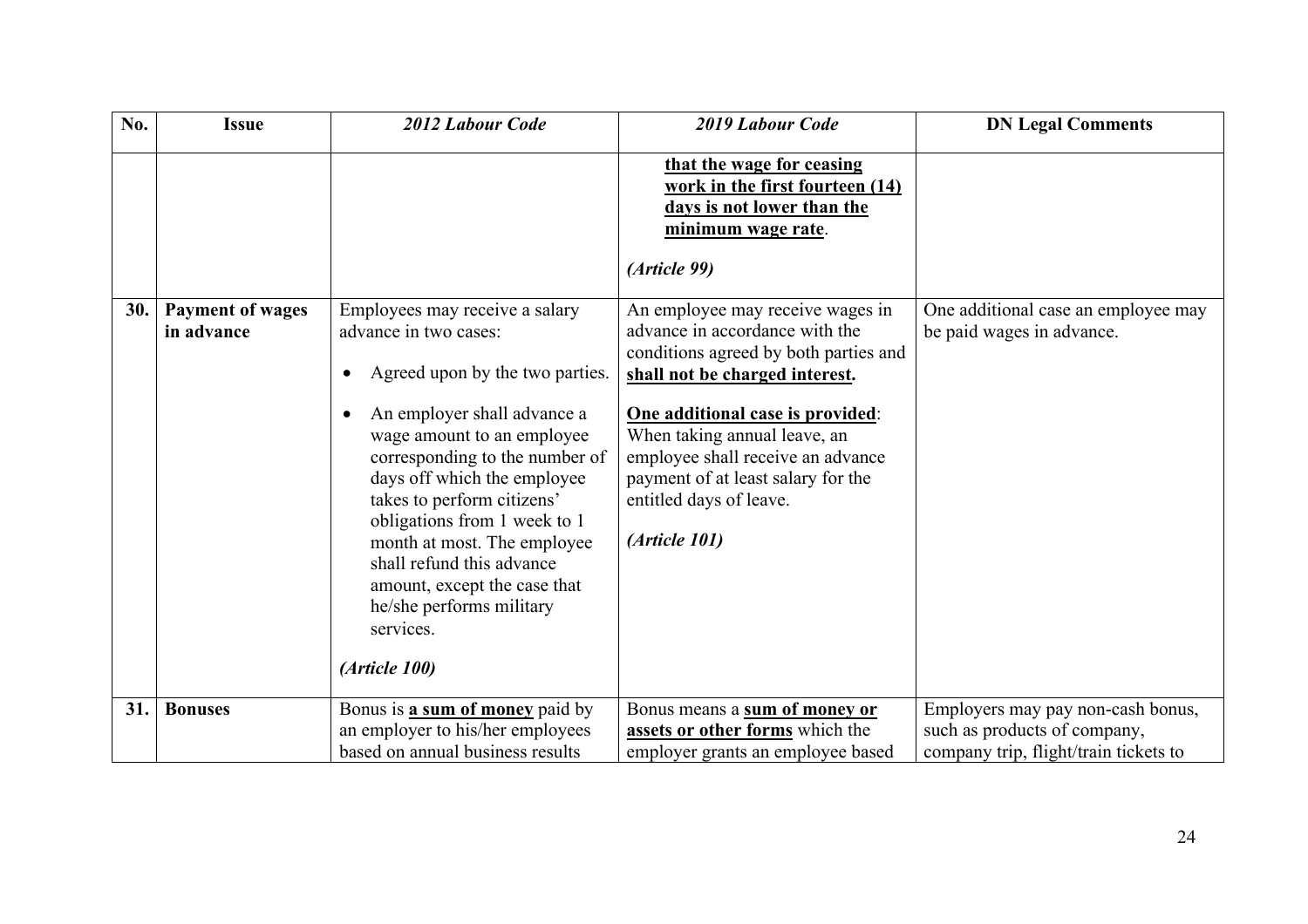| No. | <b>Issue</b>                       | 2012 Labour Code                                                                                                                                                       | 2019 Labour Code                                                                                                                                                                                          | <b>DN Legal Comments</b>                                                                                                                                                                                                                                  |
|-----|------------------------------------|------------------------------------------------------------------------------------------------------------------------------------------------------------------------|-----------------------------------------------------------------------------------------------------------------------------------------------------------------------------------------------------------|-----------------------------------------------------------------------------------------------------------------------------------------------------------------------------------------------------------------------------------------------------------|
|     |                                    | and the level of work performance<br>of employees.                                                                                                                     | on the business performance or the<br>employees' performance.                                                                                                                                             | return hometown, etc. Under the 2021<br>Labour Law, only cash can be paid.                                                                                                                                                                                |
|     |                                    | (Article 103)                                                                                                                                                          | (Article 104)                                                                                                                                                                                             |                                                                                                                                                                                                                                                           |
| 32. | <b>Additional working</b><br>hours | The number of overtime working<br>hours of the employee may not<br>exceed 30 hours per month.<br>(Article 106)                                                         | The number of overtime working<br>hours of the employee may not<br>exceed 40 hours per month.<br>(Article 107)                                                                                            | Increase the monthly overtime to 40<br>hours.                                                                                                                                                                                                             |
| 33. | Weekly days off                    | N/A                                                                                                                                                                    | In case a public holiday falls on an<br>employee's weekly break coincide<br>with a public holiday, employee will<br>have compensatory time-off on the<br>next working days.<br>(Article 111)              | More rights for employees.                                                                                                                                                                                                                                |
| 34. | <b>Public holidays</b>             | $t$ en $(10)$ days off.                                                                                                                                                | eleven (11) days off.                                                                                                                                                                                     | More rights for employees.                                                                                                                                                                                                                                |
|     |                                    | (Article 115)                                                                                                                                                          | (Article 112)                                                                                                                                                                                             |                                                                                                                                                                                                                                                           |
| 35. | <b>Annual leave</b>                | An employee who has been<br>working for an employer for full 12<br>months is entitled a fully paid<br>annual leave as stated in his/her<br>labour contract as follows: | Adding the provisions on leave<br>days for for employees who are<br>under 18 and who have not<br>worked for full 12 months, as<br>follows:<br>14 working days for employees<br>who are juniors or who are | The 2019 Labour Law recognises<br>additional rights for employees who<br>are under 18 and who have not<br>worked for a full 12 months.<br>In addition, (i) Article 65 of Decree<br>145 defines working time used for<br>calculating the number of days of |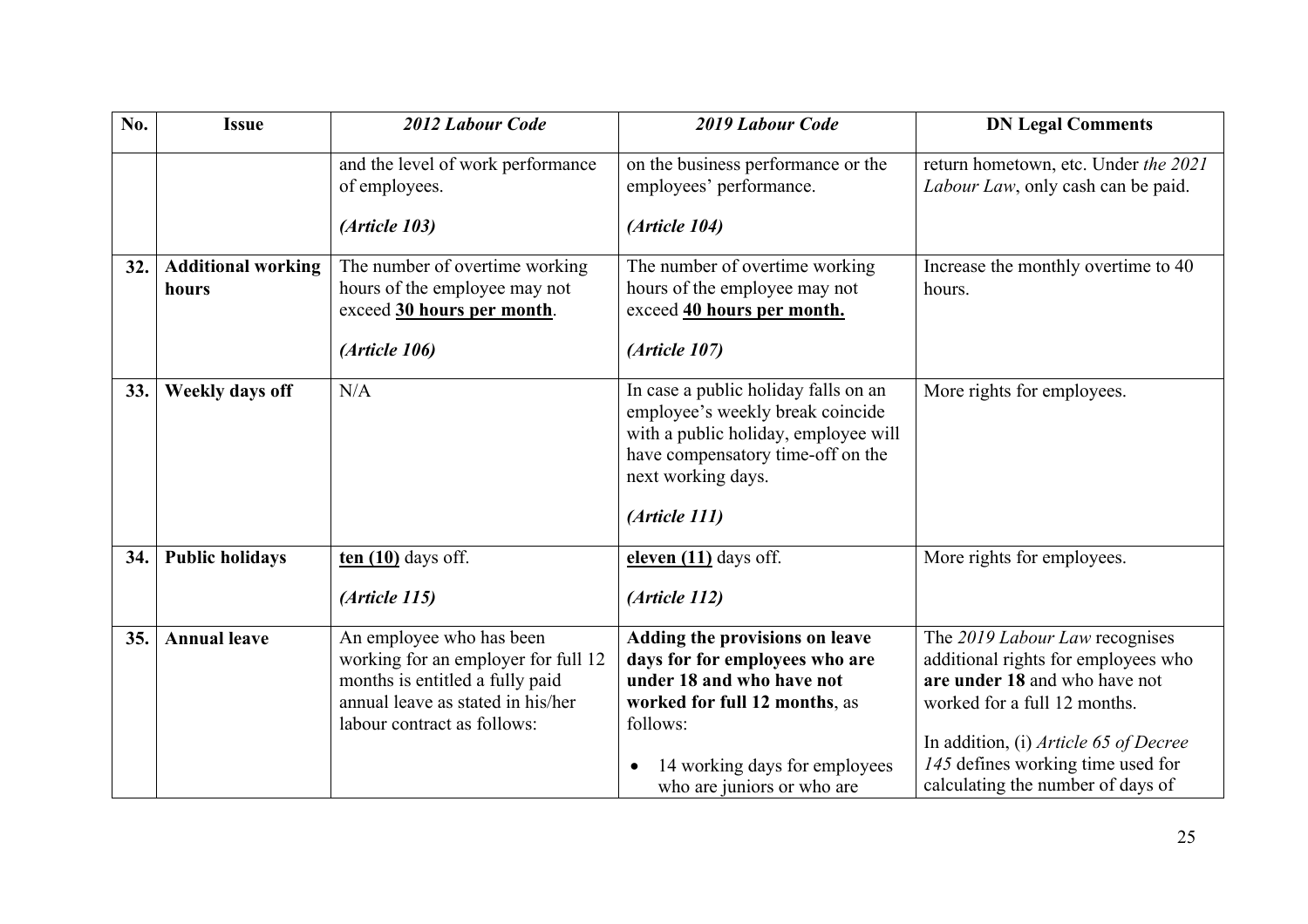| No. | <b>Issue</b> | 2012 Labour Code                                                                                                                                                                                                                                                                                                                                                                                                                                                                                                                                                                                                                                                                                                                                                 | 2019 Labour Code                                                                                                                                                                                                                                                               | <b>DN Legal Comments</b>                                                                                                                              |
|-----|--------------|------------------------------------------------------------------------------------------------------------------------------------------------------------------------------------------------------------------------------------------------------------------------------------------------------------------------------------------------------------------------------------------------------------------------------------------------------------------------------------------------------------------------------------------------------------------------------------------------------------------------------------------------------------------------------------------------------------------------------------------------------------------|--------------------------------------------------------------------------------------------------------------------------------------------------------------------------------------------------------------------------------------------------------------------------------|-------------------------------------------------------------------------------------------------------------------------------------------------------|
|     |              | 12 working days for an<br>$\bullet$<br>employee working in normal<br>conditions.<br>14 working days for an<br>employee doing a heavy,<br>hazardous or dangerous job; or<br>an employee working in a place<br>with harsh living conditions on<br>the list issued by the Ministry<br>of Labour, War Invalids and<br>Social Affairs in coordination<br>with the Ministry of Health, or<br>for minor or disabled<br>employees;<br>16 working days for an<br>employee doing an extremely<br>heavy, hazardous or dangerous<br>job; an employee working in a<br>place with extremely harsh<br>living conditions on the list<br>issued by the Ministry of<br>Labour, War Invalids and<br>Social Affairs in coordination<br>with the Ministry of Health.<br>(Article 111) | disabled and for people<br>performing heavy, toxic or<br>dangerous trades or work.<br>An employee who has been<br>working for an employer for less<br>than 12 months will have several<br>paid leave days proportional to<br>the number of working months.<br>$(Ar$ ticle 113) | annual leave; and (ii) Article 66 of<br>Decree 145 provides how to calculate<br>the numbers of days of annual leave in<br>some special circumstances. |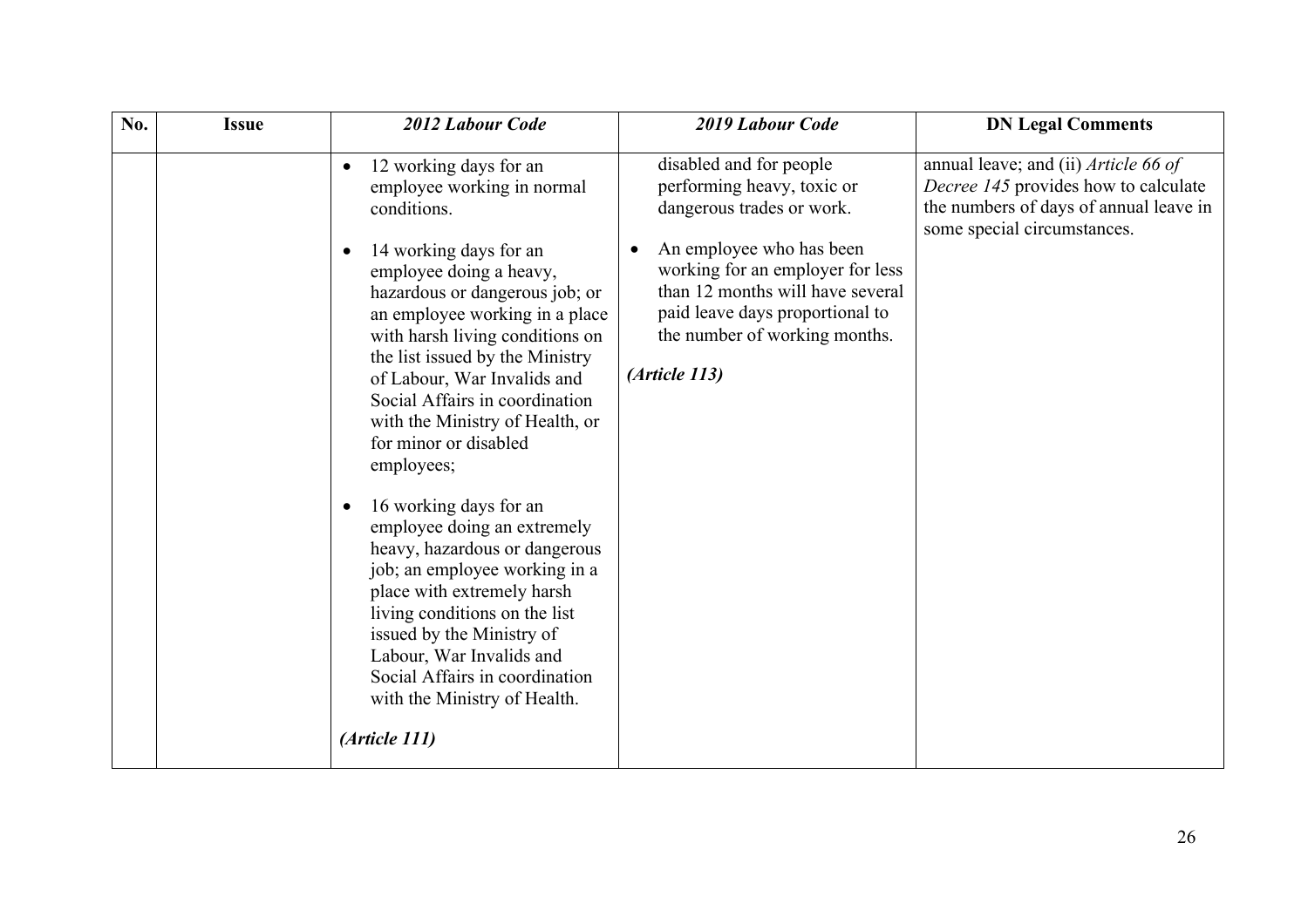| No. | <b>Issue</b>                                                                                       | 2012 Labour Code                                                                                                                                                                                                                                                                                                                                                        | 2019 Labour Code                                                                                                                                                                                                                                                                                                                                                                                                                                                                                      | <b>DN Legal Comments</b>                                                                                                                                                                                                                         |
|-----|----------------------------------------------------------------------------------------------------|-------------------------------------------------------------------------------------------------------------------------------------------------------------------------------------------------------------------------------------------------------------------------------------------------------------------------------------------------------------------------|-------------------------------------------------------------------------------------------------------------------------------------------------------------------------------------------------------------------------------------------------------------------------------------------------------------------------------------------------------------------------------------------------------------------------------------------------------------------------------------------------------|--------------------------------------------------------------------------------------------------------------------------------------------------------------------------------------------------------------------------------------------------|
| 36. | <b>Personal leave of</b><br>absence                                                                | An employee is entitled to fully<br>paid leave of absence for personal<br>reasons in the following<br>circumstances:<br>Marriage: three (3) days;<br>$\bullet$<br>Marriage of his or her children:<br>one $(1)$ day;<br>Death of a natural parent<br>$\bullet$<br>(including a parent of his or her<br>spouse), spouse, or child: three<br>$(3)$ days.<br>(Article 116) | More detailed:<br>An employee is entitled to fully paid<br>leave of absence for personal reasons<br>and must notify the employer in the<br>following circumstances:<br>Marriage: three (3) days;<br>$\bullet$<br>Marriage of a natural or <b>adopted</b><br>child: one $(1)$ day;<br>Death of a natural or <b>adoptive</b><br>parent; or of a natural or<br>adoptive parent of the<br>employee's spouse; or of a<br>spouse, or natural or <b>adopted</b><br>child: three $(3)$ days.<br>(Article 115) | More rights for employees.                                                                                                                                                                                                                       |
| 37. | Principles,<br>sequence and<br>procedures for<br>dealing with an<br>employment<br>breach/violation | (Article 123)                                                                                                                                                                                                                                                                                                                                                           | The sequence for dealing with an<br>employment breach/violation is as<br>follows:<br>The employer must be able to<br>a.<br>prove the employee's fault;<br>The organization representing<br>b.<br>employees at the grassroots<br>level of which the employee                                                                                                                                                                                                                                           | Basically, this provision has not been<br>changed under the 2019 Labour Law.<br>The details of this article on principles,<br>sequence and procedures for dealing<br>with breach of labour discipline are<br>guided by Article 70 of Decree 145. |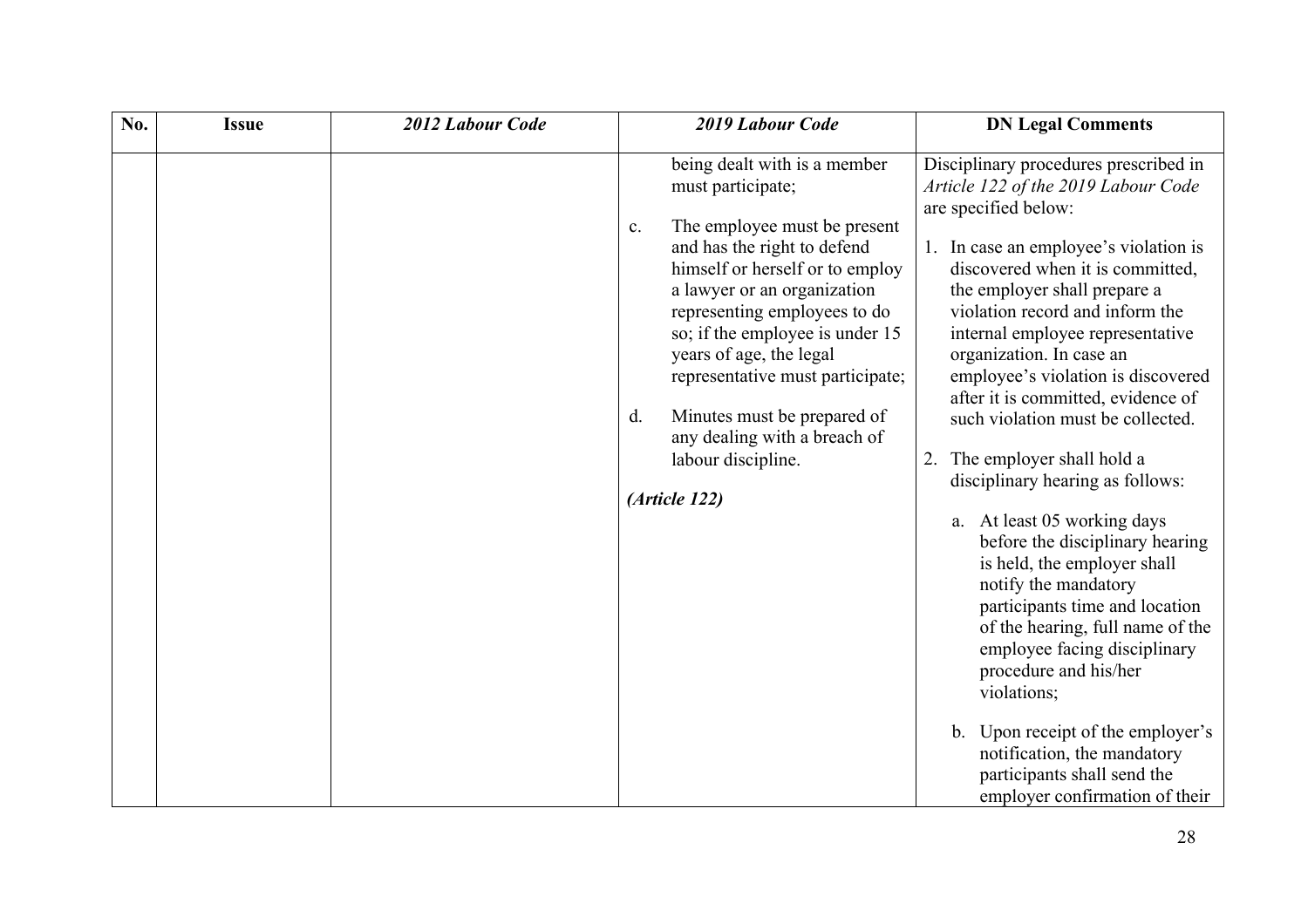| No. | <b>Issue</b>                                                                                                   | 2012 Labour Code | 2019 Labour Code                                                                                                                                                                                                                                | <b>DN Legal Comments</b>                                                                                                                                                                                                                                                                                                                                                                                                                                                                                                                               |
|-----|----------------------------------------------------------------------------------------------------------------|------------------|-------------------------------------------------------------------------------------------------------------------------------------------------------------------------------------------------------------------------------------------------|--------------------------------------------------------------------------------------------------------------------------------------------------------------------------------------------------------------------------------------------------------------------------------------------------------------------------------------------------------------------------------------------------------------------------------------------------------------------------------------------------------------------------------------------------------|
|     |                                                                                                                |                  |                                                                                                                                                                                                                                                 | participation. In case any of the<br>mandatory participants cannot<br>participate in the hearing, the<br>employee and the employer<br>shall reach an agreement on<br>change of time and/or location<br>of the hearing;<br>3. Minutes of the disciplinary hearing<br>shall be taken and ratified before<br>the end of the hearing. The minutes<br>shall bear the signatures of the<br>participants. In case a person<br>refuses to sign the minutes, the<br>minutes taker shall specify his/her<br>full name and reasons for refusal in<br>the minutes. |
| 38. | Principles,<br>sequence and<br>procedures for<br>ordering payment<br>of compensation<br>for loss and<br>damage | N/A              | An examination and decision on the<br>amount of compensation for loss and<br>damage must be based on fault, the<br>actual level of loss and damage, and<br>the actual family, personal and<br>property status of the employee.<br>(Article 130) | Article 71, 72 of Decree 145 provide<br>further guidance.                                                                                                                                                                                                                                                                                                                                                                                                                                                                                              |
| 39. | <b>Complaints about</b><br>labour discipline<br>and about liability                                            | (Article 132)    | Where a person who is disciplined,<br>temporarily suspended from work or<br>ordered to pay compensation in<br>accordance with the regime on                                                                                                     | Basically, this provision has not been<br>changed under the 2019 Labour Law.                                                                                                                                                                                                                                                                                                                                                                                                                                                                           |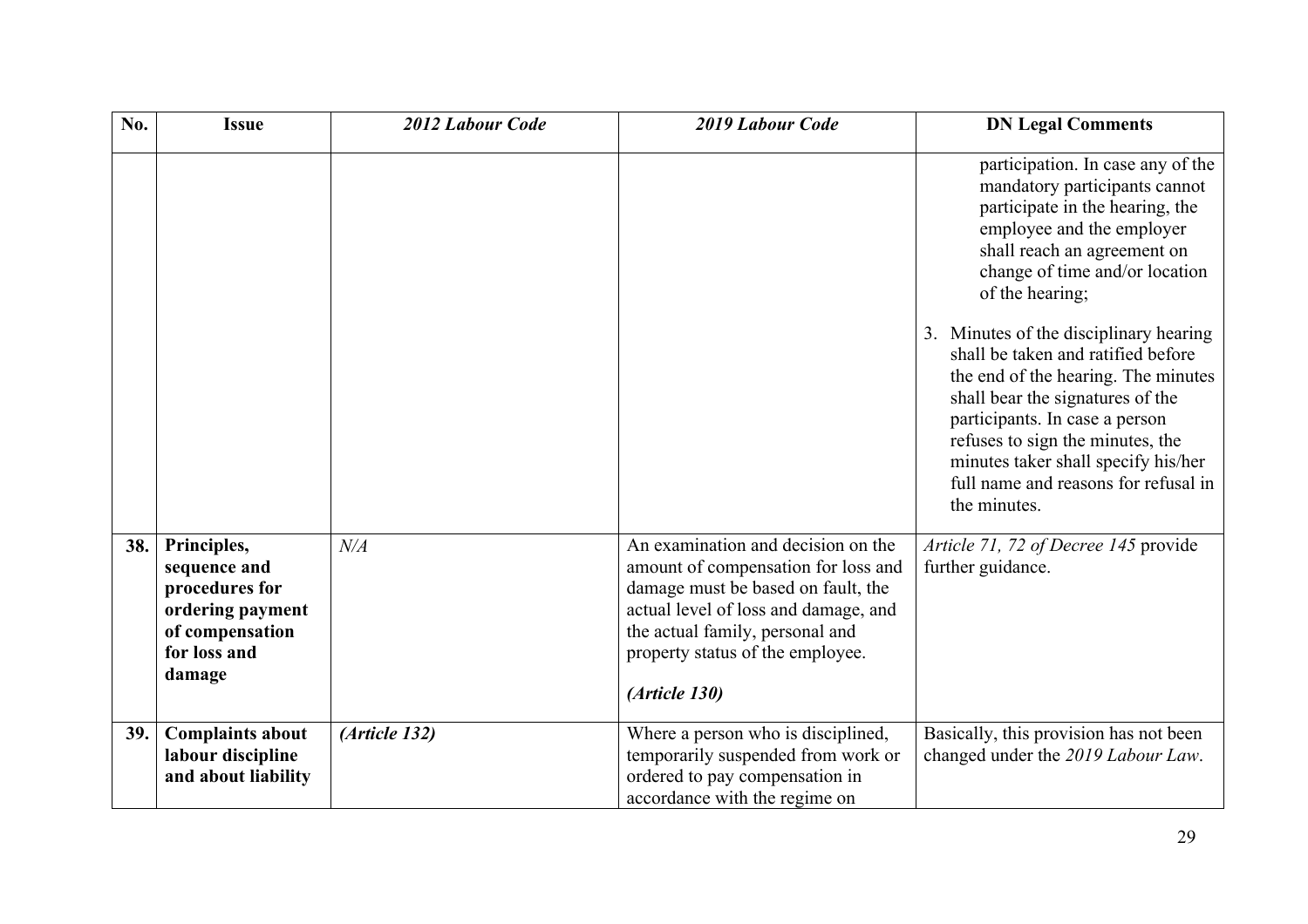| No. | <b>Issue</b>                                                                                                                 | 2012 Labour Code                                                 | 2019 Labour Code                                                                                                                                                                                                                                                                                              | <b>DN Legal Comments</b>                                                                                                                                                                                                  |
|-----|------------------------------------------------------------------------------------------------------------------------------|------------------------------------------------------------------|---------------------------------------------------------------------------------------------------------------------------------------------------------------------------------------------------------------------------------------------------------------------------------------------------------------|---------------------------------------------------------------------------------------------------------------------------------------------------------------------------------------------------------------------------|
|     | for loss and<br>damage                                                                                                       |                                                                  | liability for loss and damage is<br>dissatisfied with the decision, he or<br>she has the right to complain to the<br>employer or to a competent agency<br>in accordance with law, or to request<br>resolution of a labour dispute in<br>accordance with the procedures<br>stipulated by law.<br>(Article 131) | Article 73 of Decree 145 provides<br>further guidance.                                                                                                                                                                    |
| 40. | <b>Employment of</b><br>senior workers                                                                                       | (Ariticle 167)                                                   | <b>Adding new regulation:</b><br>When senior workers are recruited,<br>the employer can sign the definite<br>term labour contracts with senior<br>workers many times.<br>(Article 149.1)                                                                                                                      | This change makes it easier to hire<br>senior workers.                                                                                                                                                                    |
| 41. | <b>Foreigners working</b><br>in Vietnam not<br>required to have<br>work permits if<br>their spouses are<br><b>Vietnamese</b> | (Article 172)                                                    | <b>Adding new case:</b><br>Foreigners having Vietnamese<br>spouse and living in Vietnam will be<br>exempted from work permits.<br>(Article 154)                                                                                                                                                               | Article 7 of Decree 152 specifies cases<br>in which foreign workers are not<br>required to obtain work permits<br>This new regulation is easier for<br>foreigners married to Vietnamese<br>citizen and living in Vietnam. |
| 42. | Valid duration of<br>work permits                                                                                            | The maximum duration of a work<br>permit shall be two (2) years. | <b>Adding new regulation:</b>                                                                                                                                                                                                                                                                                 | Articles 16, 17 and 18 of Decree. 152<br>2020 provide conditions, procedure                                                                                                                                               |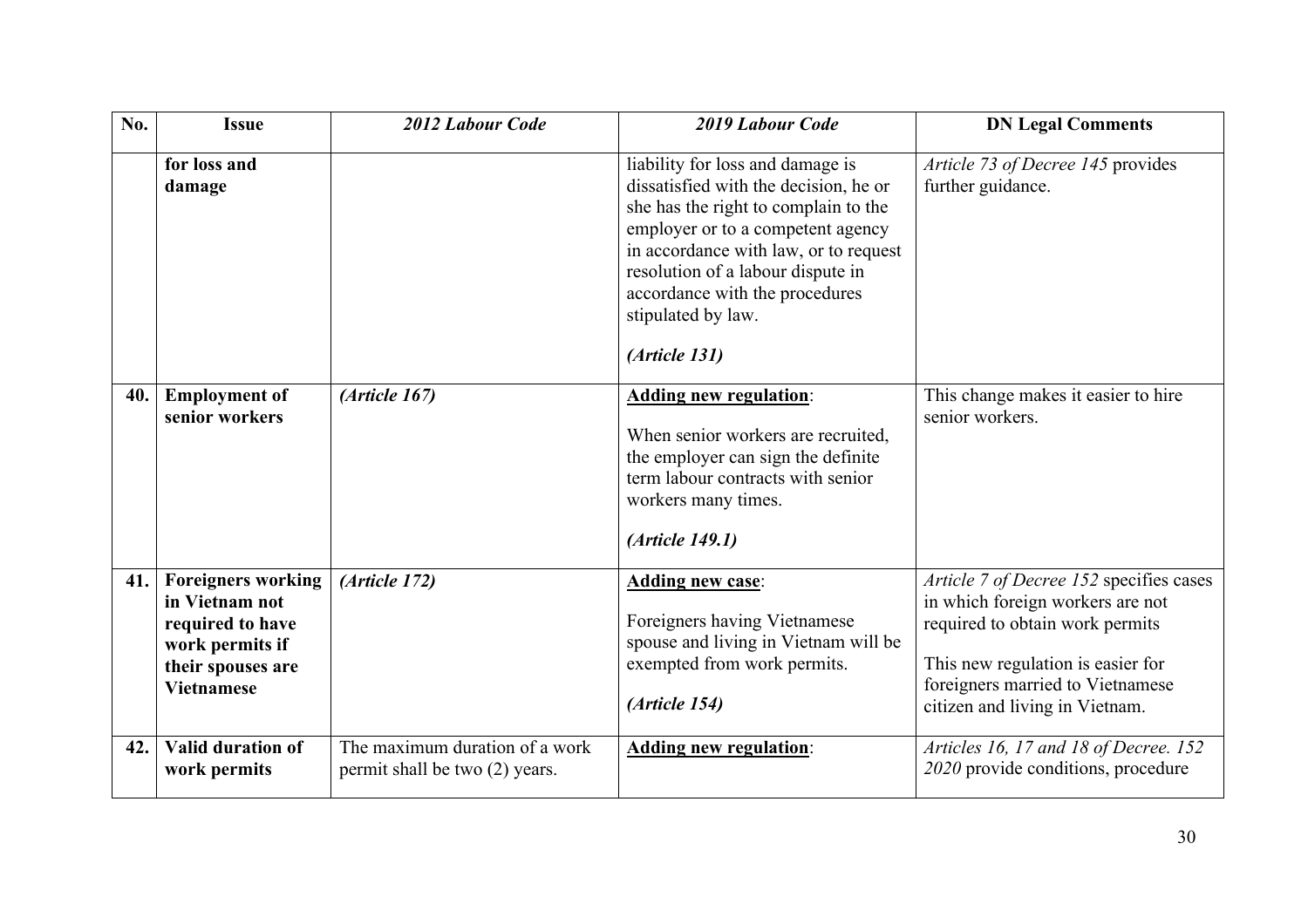| No. | <b>Issue</b>          | 2012 Labour Code                                                                                                                                                                                                                                                                                                                 | 2019 Labour Code                                                                                                                                                                                                                                                                                                                                                                                                                                                                                                      | <b>DN Legal Comments</b>                                                                                                                                                                                                                                                                                                                                                                                                                                                                  |
|-----|-----------------------|----------------------------------------------------------------------------------------------------------------------------------------------------------------------------------------------------------------------------------------------------------------------------------------------------------------------------------|-----------------------------------------------------------------------------------------------------------------------------------------------------------------------------------------------------------------------------------------------------------------------------------------------------------------------------------------------------------------------------------------------------------------------------------------------------------------------------------------------------------------------|-------------------------------------------------------------------------------------------------------------------------------------------------------------------------------------------------------------------------------------------------------------------------------------------------------------------------------------------------------------------------------------------------------------------------------------------------------------------------------------------|
|     |                       | (Article 173)                                                                                                                                                                                                                                                                                                                    | An extension may be granted but<br>only on one occasion for a maximum<br>$(2)$ years.<br>(Article 155)                                                                                                                                                                                                                                                                                                                                                                                                                | and duration relating to the extension<br>of a work permit.<br>Work permit renewals are harder<br>under the new law.<br>After the number of extensions<br>expires, the foreign employee must<br>apply for the new work permit. The<br>term of temporary residence card will<br>be the same as the term of work<br>permit. Therefore, the foreign<br>employee must obtain the new work<br>permit before the expiry date of the<br>current work permit to avoid having to<br>leave Vietnam. |
| 43. | <b>Retirement age</b> | An employee who satisfies the<br>conditions on period of payment of<br>social insurance contributions<br>stipulated in the law on social<br>insurance is entitled to pension<br>benefits at sixty $(60)$ years of age in<br>the case of a male, and fifty-five<br>(55) years of age in the case of a<br>female.<br>(Article 187) | The retirement age for employees in<br>normal working conditions will be<br>adjusted in accordance with a<br>roadmap for <b>male employees who</b><br>reach a full sixty-two (62) years of<br>age in year 2028 and for female<br>employees who reach a full sixty<br>$(60)$ years of age in year 2035.<br>As from 2021, the retirement age of<br>a worker in normal labour conditions<br>will be a full sixty $(60)$ years plus<br>three (3) months for a male, and a<br>full fifty-five $(55)$ years plus four $(4)$ | In addition, the details the retirement<br>age are provided in <i>Decree 135</i> .<br>This change is to conform with current<br>social insurance legislation.                                                                                                                                                                                                                                                                                                                             |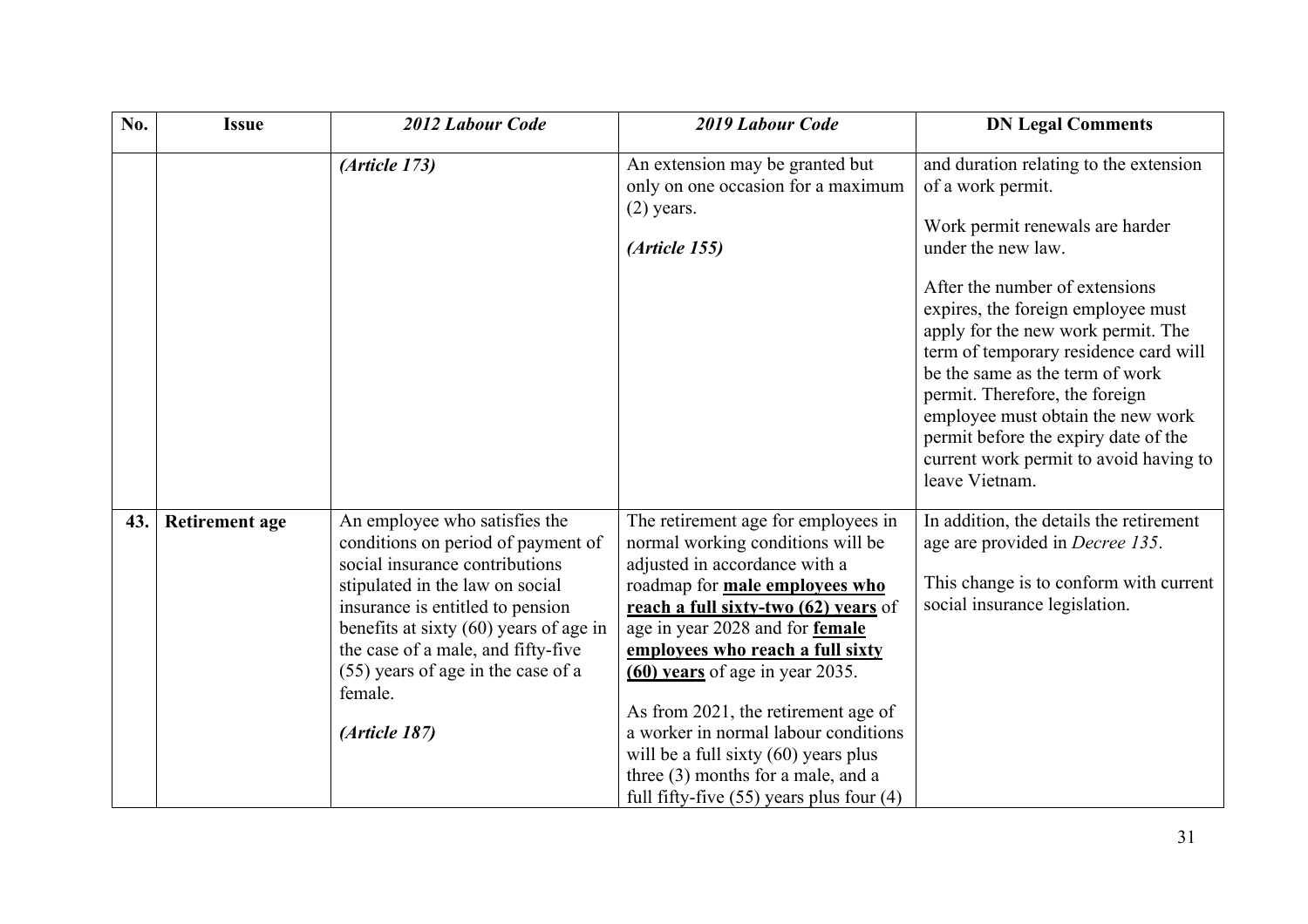| No. | <b>Issue</b>                                                   | 2012 Labour Code | 2019 Labour Code                                                                                                                                                                                                                                                                                                                                                                                                                                                                                                                                                                                                                                                                                                                | <b>DN Legal Comments</b>             |
|-----|----------------------------------------------------------------|------------------|---------------------------------------------------------------------------------------------------------------------------------------------------------------------------------------------------------------------------------------------------------------------------------------------------------------------------------------------------------------------------------------------------------------------------------------------------------------------------------------------------------------------------------------------------------------------------------------------------------------------------------------------------------------------------------------------------------------------------------|--------------------------------------|
|     |                                                                |                  | months for a female; and thereafter,<br>each year such age will increase by<br>three $(3)$ months for men and by four<br>(4) months for women.<br>(Article 169)                                                                                                                                                                                                                                                                                                                                                                                                                                                                                                                                                                 |                                      |
| 44. | <b>Cases in which</b><br>employees have the<br>right to strike | N/A              | The organization representing<br>employees which is a party to a<br>collective labour dispute regarding<br>benefits has the right to conduct the<br>procedures prescribed in Articles<br>200, 201 and 202 of this Code to<br>strike in the following cases.<br>Conciliation was unsuccessful or<br>after expiry of the time limit<br>prescribed in Article 188.2 of this<br>Code the conciliator failed to<br>conduct a conciliation.<br>A labour arbitration tribunal was<br>not established or was<br>established but failed to issue a<br>decision resolving the dispute or<br>the employer being a party to the<br>dispute failed to implement the<br>decision of the labour arbitration<br>tribunal resolving the dispute. | More rights for employees to strike. |